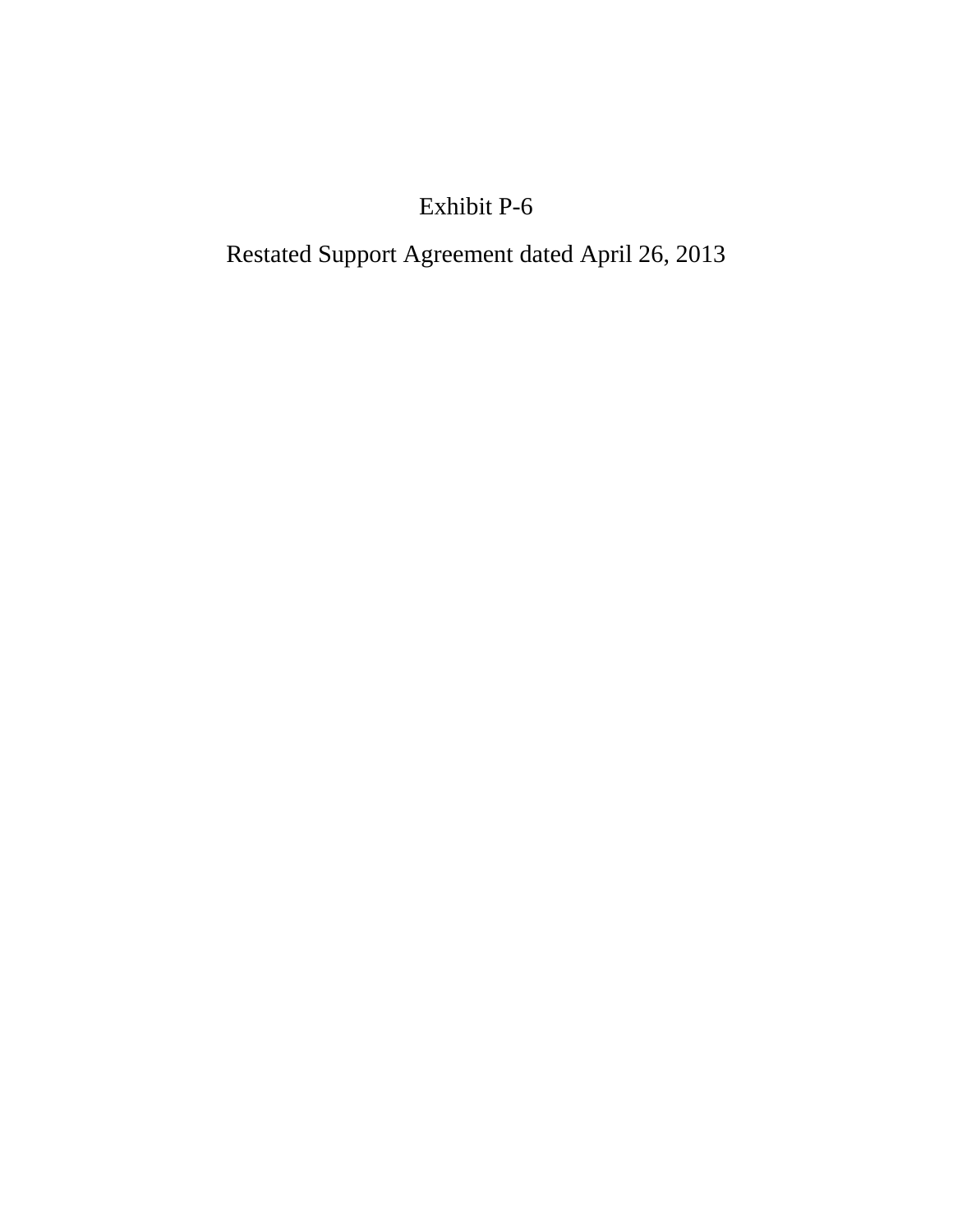## **RESTATED SUPPORT AGREEMENT**

**THIS AGREEMENT** is made as of the 26<sup>th</sup> day of April 2013.

**AMONG:**

**HOMBURG INVEST INC.**, a corporation existing under the laws of Alberta,

- and -

**HOMBURG SHARECO INC**., a corporation existing under the laws of Nova Scotia,

- and -

**HOMCO REALTY FUND (61) LIMITED PARTNERSHIP**, a limited partnership formed under the laws of Nova Scotia

- and -

**THE CATALYST CAPITAL GROUP INC., a corporation existing under the laws of** Ontario, on behalf of Catalyst Fund Limited Partnership III and Catalyst Fund Limited Partnership IV

#### **WHEREAS:**

- **A.** Homburg Invest Inc. ("**HII**"), together with Homburg Shareco Inc. ("**Shareco**"), Churchill Estates Development Ltd., Inverness Estates Development Ltd., CP Development Ltd. and North Calgary Land Ltd. and Homburg Management (Canada) Inc. (collectively the "**Petitioners**") are insolvent.
- **B.** The Petitioners, excluding North Calgary Land Ltd. and Homburg Management Canada Inc. obtained protection under the Companies' Creditors Arrangement Act, R.S.C. c. C-36, as amended (the "**CCAA**") by an Order of the Superior Court of Quebec (Commercial Division) (the "**Court**") on September 9, 2011 (as same has been amended pursuant to further orders of the Court and as may be further amended, restated or varied from time to time, the "**Initial Order**").
- **C.** The Initial Order declared that, although not a Petitioner, each of mis-en-cause Homco Realty Fund (52) Limited Partnership, Homco Realty Fund (88) Limited Partnership, Homco Realty Fund (89) Limited Partnership, Homco Realty Fund (92) Limited Partnership, Homco Realty Fund (94) Limited Partnership, Homco Realty Fund (105) Limited Partnership, Homco Realty Fund (121) Limited Partnership, Homco Realty Fund (122) Limited Partnership, Homco Realty Fund (142) Limited Partnership and Homco Realty Fund (199) Limited Partnership are entitled to the protections and authorizations provided by the Initial Order (such partnerships collectively referred to in the Initial Order as the "**Applicant Partnerships**");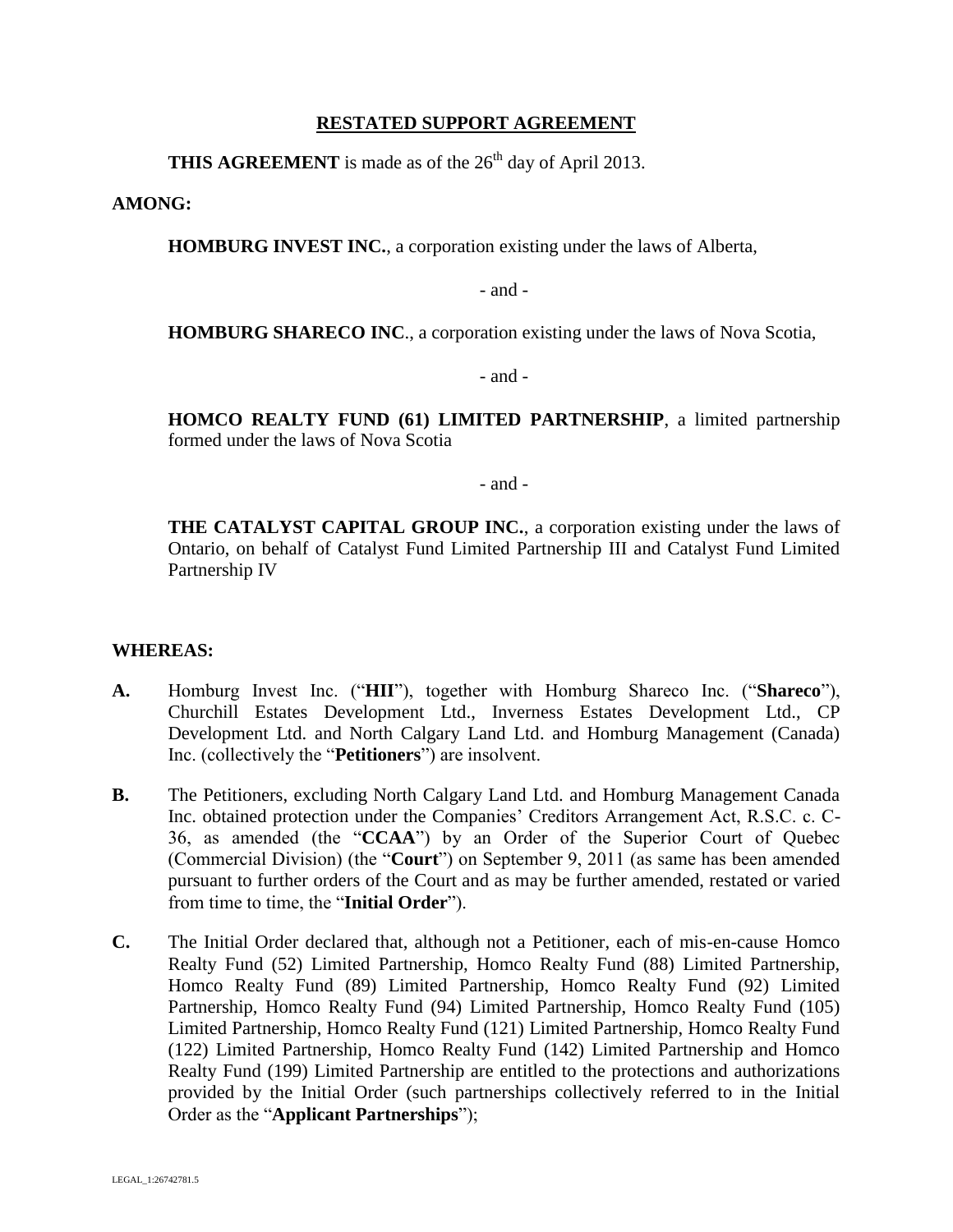- **D.** By Order dated May 31, 2012, the Initial Order was amended to add North Calgary Land Ltd. as a Petitioner and *mis-en-cause* Homco Realty Fund (96) Limited Partnership as an Applicant Partnership thereunder (hereinafter included as an "**Applicant Partnership**");
- **E.** By Order of the Court made on December 14, 2012, *mis-en-cause* Homco Realty Fund (190) Limited Partnership and Homco Realty Fund (191) Limited Partnership were each added as additional Applicant Partnerships (hereinafter included as "**Applicant Partnerships**");
- **F.** By Order of the Court made on February 6, 2013, *mis en cause* Homco Realty Fund (61) Limited Partnership ("**Homco 61 LP**") was added as additional Applicant Partnership (hereinafter included as an "**Applicant Partnership**") and Castello Development Ltd. was added as a *mis-en-cause*;
- **G.** By Order of the Court made on March 14, 2013, the Initial Order was amended to add Homburg Management Canada Inc. as a Petitioner;
- **H.** By Order of the Court made on April 26, 2013 *mis en cause* Homco Realty Fund (83) Limited Partnership was added as an additional Applicant Partnership (and hereinafter included as an "**Applicant Partnership**").
- **I.** Under the Initial Order, the Petitioners and the Applicant Partnerships are authorized to file with the Court and to submit to their creditors one or more plans of compromise or arrangement under the CCAA.
- **J.** HII and Shareco filed a joint Plan of Compromise and Reorganization under and pursuant to the CCAA and the Alberta *Business Corporations Act* (the "**ABCA**") on February 6, 2012 (the "**Original Plan**").
- **K.** The Court approved an Investment Proposal Process soliciting investment proposals regarding the assets and/or the business of the HII Group Entities, by Order made on March 1, 2013, as revised and extended by further Order made on March 14, 2013 (the "**Investment Proposal Process**"). Under the Investment Proposal Process, The Catalyst Capital Group Inc., on behalf of Catalyst Fund Limited Partnership III and Catalyst Fund Limited Partnership IV ("**Catalyst**") submitted a final investment proposal by letter dated March 24, 2013, which also attached as Schedule A thereto a term sheet (the "**Catalyst Term Sheet**", and together with the Catalyst Final Offer, collectively the "**Catalyst Final Offer**") setting out certain of the terms and conditions of the investment to be made by Catalyst. The Catalyst Final Offer was selected by HII as the "Selected Superior Offer" (as such term is defined in the Investment Proposal Process) and Catalyst was selected as the "Qualified Investor" (as such term is defined in the Investment Proposal Process).
- **L.** As required under and in accordance with the Investment Proposal Process, HII, Shareco, Homco 61 LP and Catalyst entered into a support agreement dated April 15, 2013 (the "**Original Catalyst Support Agreement**"). The Original Catalyst Support Agreement was terminated by HII, Shareco and Homco 61 LP by written notice delivered to Catalyst on April 24, 2013.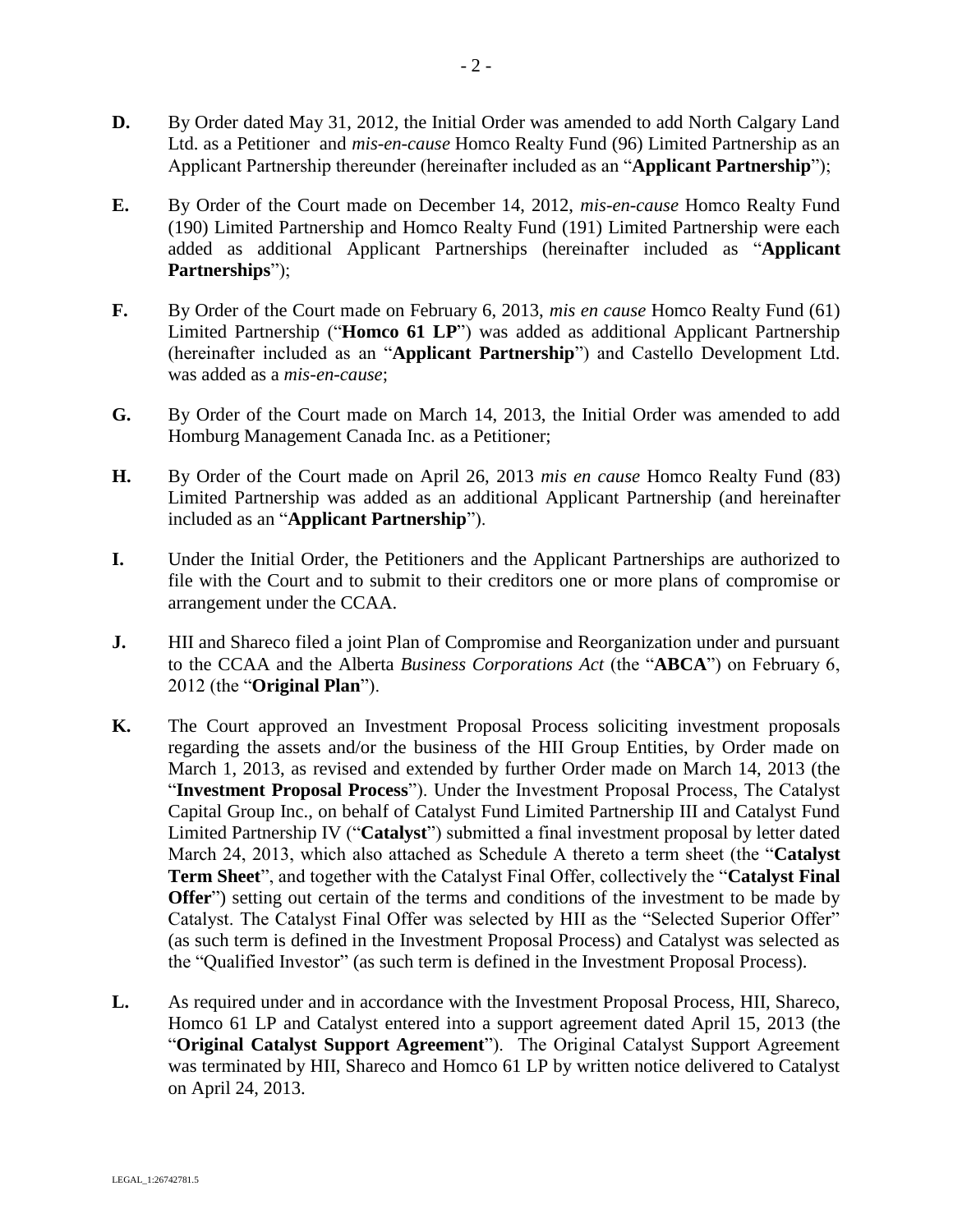- **M.** After terminating the Original Catalyst Support Agreement, HII and Shareco filed an amended and restated Original Plan on April 25, 2013 (the "**Amended and Restated Plan**"). Homco 61 LP has proposed its own plan of compromise to its creditors dated April 25, 2013 under and pursuant to the CCAA (the "**Homco 61 Original Plan**"), which plan was also filed with the Court on April 25, 2013, and which forms an integrated and cohesive plan with the Amended and Restated Plan.
- **N.** Concurrently with serving and filing the Amended and Restated Plan and the Homco 61 Original Plan with the Court, HII, Shareco and Homco 61 LP served motions for the convening and conduct of the HII/Shareco Creditors' Meeting and the Homco 61 Creditors' Meeting.
- **O.** Pursuant to a letter agreement among counsel to HII, Shareco and Homco 61 LP, and Catalyst dated April 25, 2013 (the "**Letter Agreement**"), Catalyst agreed, *inter alia*, to the form and substance of the Closing Documents as therein defined, and agreed to enter into a restated support agreement with HII, Shareco and Homco 61 LP governing the terms of the investment to be made by Catalyst in connection with the restructuring of HII, Shareco, Homco 61 LP and certain other members of the HII Group Entities (as more particularly set out herein and in the Plan as hereinafter defined, the "**Catalyst Investment**"). The Catalyst Investment is to be effected as part of a further amended and restated Plan (the "**Second Joint Amended and Restated Plan**" or the **"Plan**") and a restated Homco 61 Plan (the "**Homco 61 Restated Plan**").
- **P.** Pursuant to the Letter Agreement, Catalyst has approved:
	- (a) the Second Joint Amended and Restated Plan in the form attached hereto as Schedule "A", hereinafter referred to herein as the "Plan":
	- (b) the Homco 61 Restated Plan in the form attached hereto as Schedule "B", hereinafter referred to as the "Homco 61 Plan";
	- (c) the HII/Shareco Meeting Order in the form attached hereto as Schedule "C";
	- (d) the Homco 61 Meeting Order in the form attached hereto as Schedule "D"; and
	- (e) the Newco Articles in the form attached hereto as Schedule "E".
- **Q.** This agreement constitutes the Restated Support Agreement (also referred to herein as the "**Agreement**") as contemplated under the Letter Agreement.

**NOW THEREFORE**, in consideration of the premises herein contained and for other good and valuable consideration, the receipt and sufficiency of which are hereby acknowledged, the Parties hereto agree as follows:

## 1. **Interpretation**

(a) The Preamble forms part of this Agreement.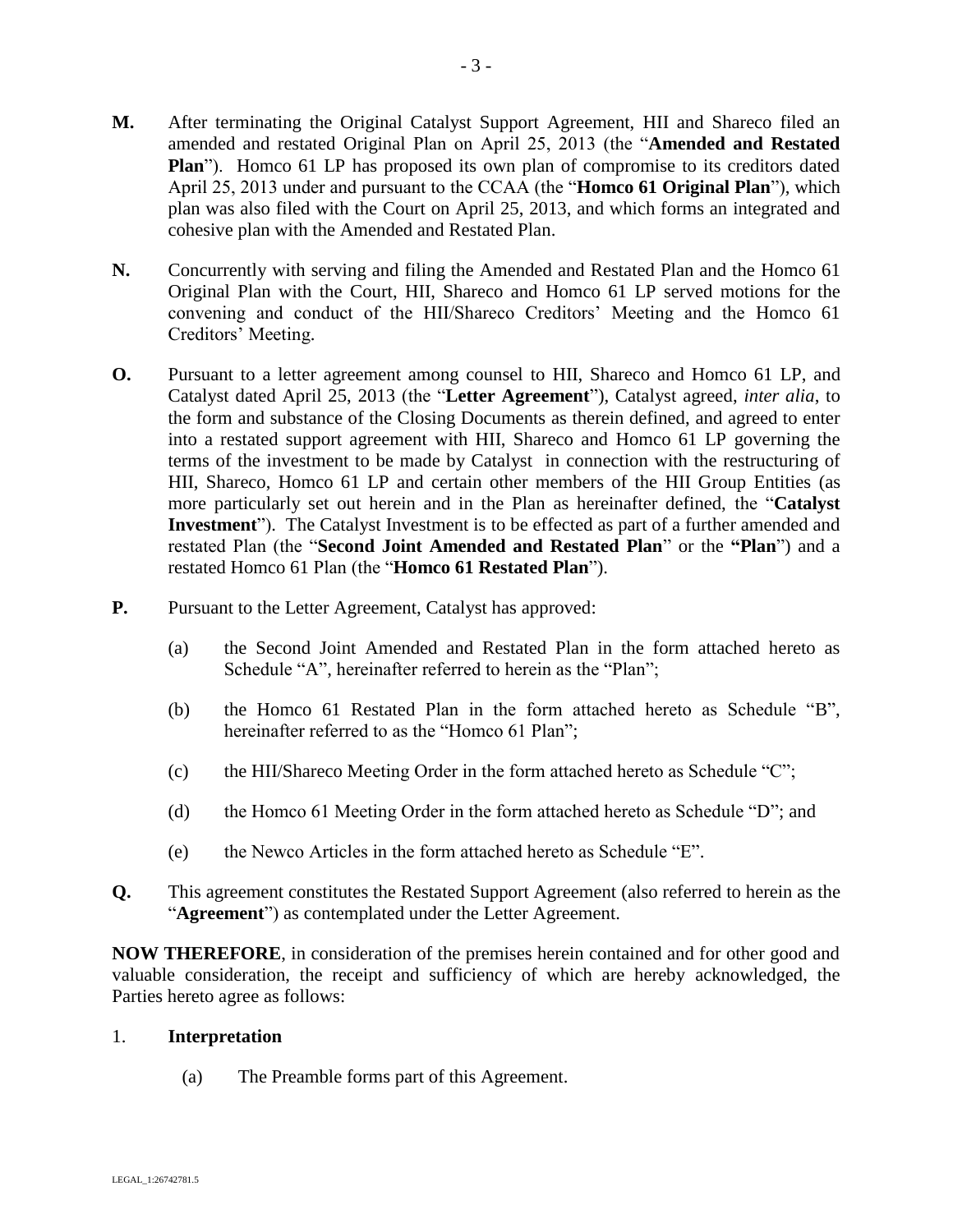- (b) Capitalized terms used herein and not otherwise defined herein shall have the meanings ascribed thereto in the Plan. To the extent of any inconsistency with defined terms herein and the Plan, the defined terms in the Plan shall govern.
- (c) Unless otherwise dictated by the context, the singular shall include the plural and vice versa; the masculine shall include the feminine and vice versa and, where applicable, the neuter.
- (d) The headings of this Agreement are for convenience of reference only and shall not affect in any manner the interpretation of any of the terms and conditions hereof.
- (e) Amounts referred to herein are expressed in Euros. However, payments to be made by Catalyst pursuant to this Agreement and under the Plan and the Homco 61 Plan will be made in the Canadian dollar equivalent converted at the Noon spot rate of exchange quoted by the Bank of Canada for exchanging such currency to Canadian dollars as at the date immediately preceding the date of payment.

#### 2. **Definitions**

The following terms used in the Agreement and not otherwise defined in the Plan or the Homco 61 Plan shall have the following meanings:

**"AFM"** means the Netherlands Authority for the Financial Markets;

"**Applicable Laws**" means applicable laws (including common law or civil law), statutes, by-laws, rules, regulations, orders, ordinances, protocols, codes, guidelines, treaties, policies, notices, directions, decrees, judgments, awards or requirements, in each case of any Governmental Authority;

"**Catalyst Confidentiality Agreement"** means the confidentiality agreement entered into among HII, Shareco, and Catalyst as of February 28, 2013, as amended as of March 28, 2013 and as further amended as of April 11, 2103;

**"Catalyst Designate"** means the individual nominated by Catalyst to serve as a member of the Newco Initial Supervisory Board;

**"Catalyst Nominee"** means the individual nominated by Catalyst to serve as a member of the Liquidation Advisory Committee;

"**Competing Transaction**" means a public offer or proposal to (i) make a material equity investment in the HII Group Entities, (ii) acquire a material portion of the assets of the HII Group Entities or the Affected Claims or the Homco 61 Affected Claims, (iii) amend the Plan; or (iv) enter into an alternative transaction with respect to one or more of the HII Group Entities; made by a person to one or more of the HII Group Entities prior to the HII/Shareco Creditors' Meeting or Homco 61 Creditors' Meeting or the issuance of the HII/Shareco Sanction and Voting Order or the Homco 61 Sanction Order;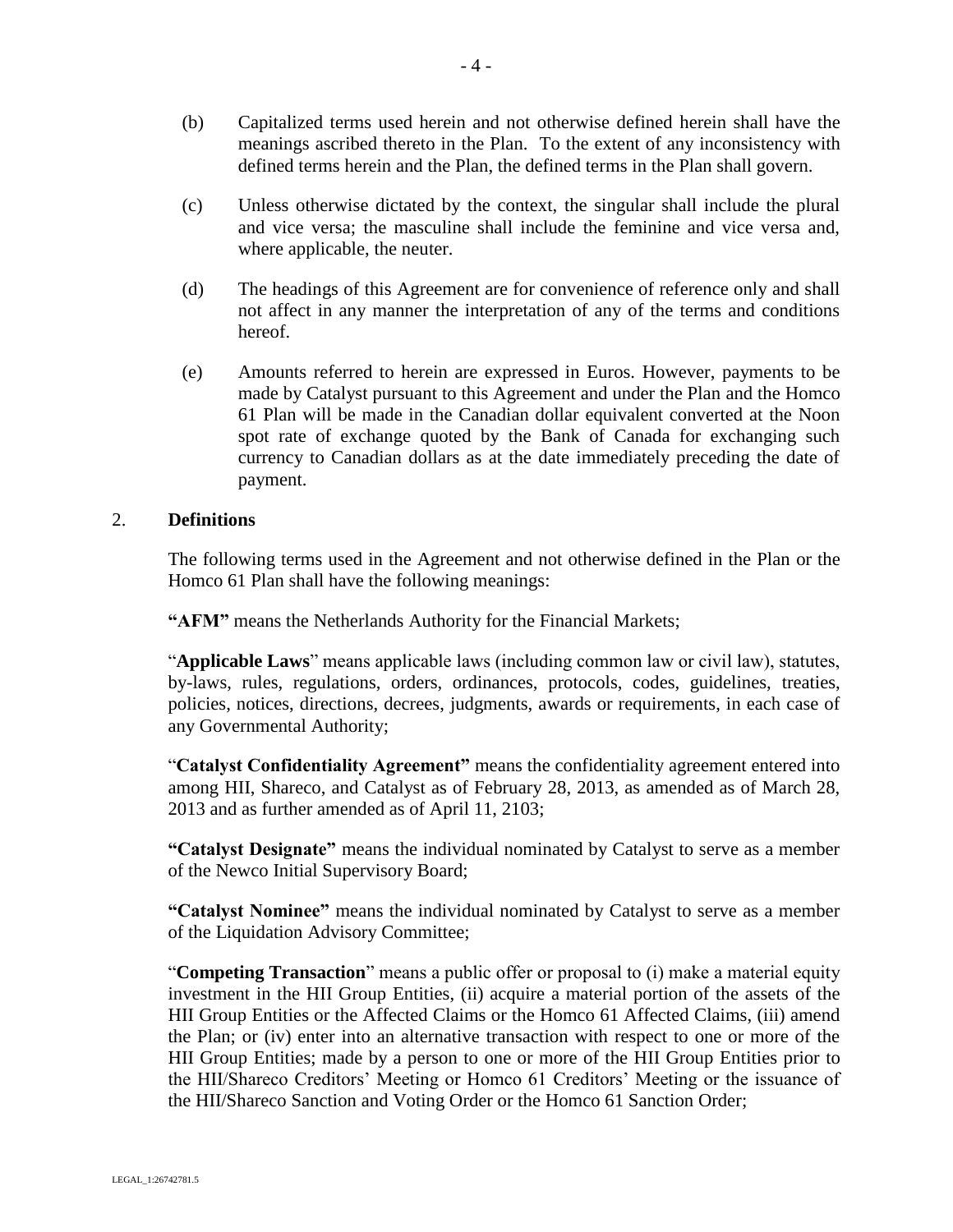**"Material Adverse Change**" means any event, circumstance, occurrence, fact, condition change or effect that would be materially adverse to the Core Business Assets, the Non-Core Business Assets, the security affecting the Core Business Assets and Non-Core Business Assets or any third party secured claims affecting same, or the results of operations or conditions (financial or otherwise) of the Core Business Entities (taken as a whole), provided however, that any event, circumstance, occurrence, fact, condition, change or effect:

- (i) relating to, or arising from, general economic conditions;
- (ii) relating to, or arising from, any change in the global, national or regional political conditions (including the outbreak of hostilities or acts of terrorism) or any change in Laws;
- (iii) relating to, or arising from, any emergency in the geographic area where the HII Group Entities operate (including a power outage);
- (iv) relating to fluctuations in the earnings or liabilities of the HII Group Entities, taken as a whole, during the period commencing on January 1, 2013 and ending on the HII/Shareco Plan Implementation Date;
- (v) relating to, or arising from, any litigation matters relating to HII/Shareco Disputed Claims or Homco 61 Disputed Claims;

shall be deemed not to constitute a "Material Adverse Change" and shall not be considered in determining whether a "Material Adverse Change" has occurred;

**"Newco Articles"** means the form of articles of incorporation of Newco attached as Schedule F to the Plan and as Schedule E hereto;

**"Parties"** means HII, Shareco, Homco 61 LP and Catalyst;

**"Stichting Designate"** means the individual nominated by the Trustee to serve as a member of the Newco Supervisory Board;

**"Trustee"** means Stichting Homburg Bonds; and

"**Superior Offer**" means an offer or proposal for a Competing Transaction to purchase all of the Claims for a cash purchase price that exceeds the aggregate purchase proceeds pursuant to the Catalyst Investment by at least 15% and is otherwise on terms not less favourable to the Affected Creditors and the HII Group Entities than the Catalyst Investment.

#### 3. **The Catalyst Investment**

(a) Catalyst agrees to make the Catalyst Investment on the terms and conditions set out herein, the Plan and the Homco 61 Plan. Without limiting the generality of the foregoing, on and subject to the terms and conditions set out in the Plan, Catalyst agrees to contribute the Catalyst Investment Initial Funding Amount under the Plan in order to provide Affected Creditors and Homco 61 Affected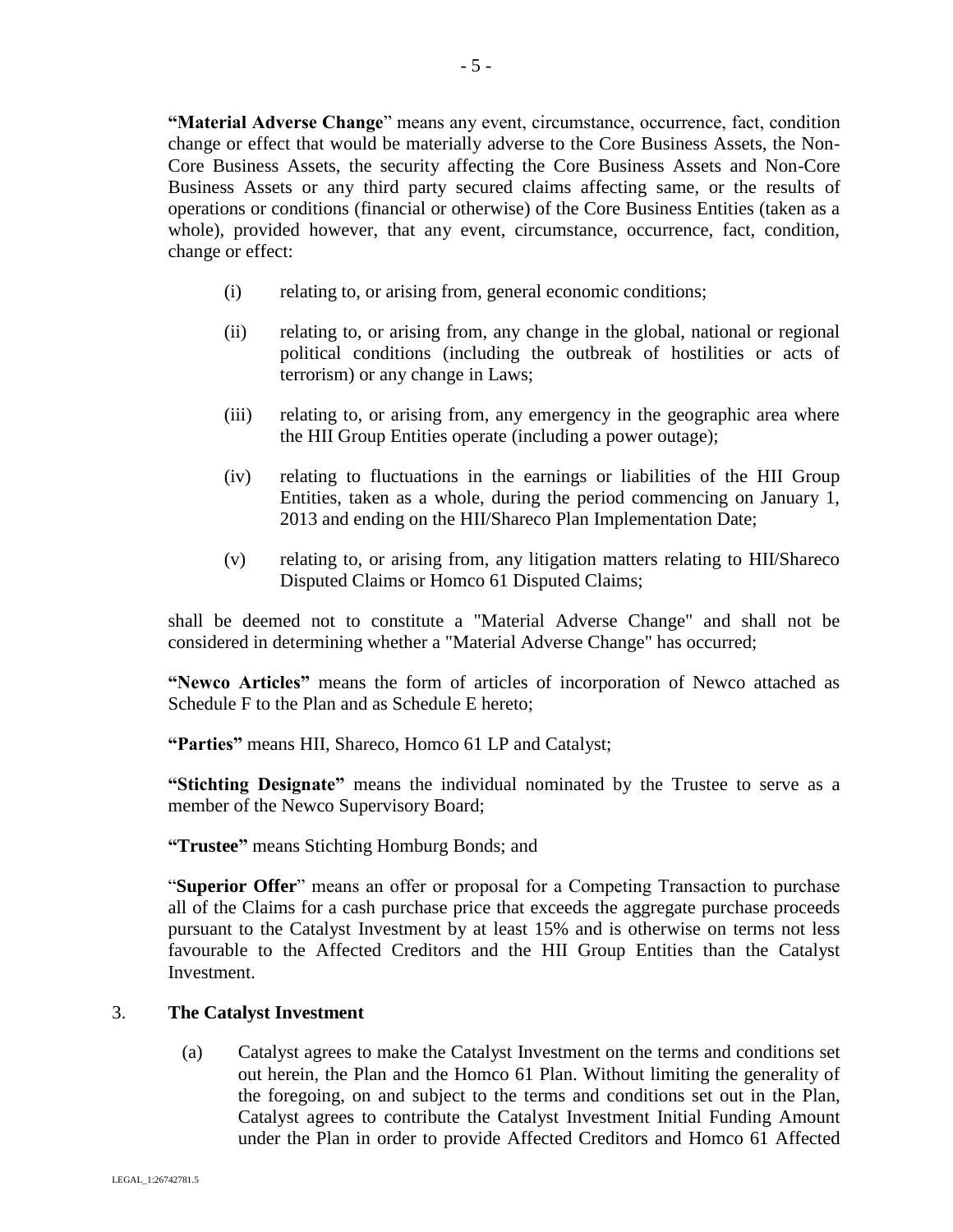Creditors with the Newco Common Shares Cash-Out Option as an alternative to such Affected Creditors and Homco 61 Affected Creditors receiving Newco Common Shares under the Plan and the Homco 61 LP Plan.

- (b) Creditors who validly elect the Newco Common Shares Cash-Out Option will be deemed to assign, transfer and sell their entitlement to Newco Common Shares to Catalyst in consideration for their respective pro rata share of the Aggregate Newco Common Shares Final Cash-Out Amount and such Newco Common Shares will be issued to Catalyst.
- (c) Where an Electing Creditor validly makes a Newco Common Shares Cash-Out Option Election, Catalyst shall not and shall be deemed never to have acquired or held any right, title or interest in the Affected Claim of such Electing Creditor.

## 4. **Catalyst Deposit and Additional Payment**

- (i) Pursuant to the Catalyst Final Offer, Catalyst provided an initial deposit in the amount of Cdn\$2,000,000 to the Monitor to hold in trust for the benefit of HII, Shareco and Homco 61 LP (the "**Initial Deposit**").
- (ii) Catalyst shall pay and deliver a further cash amount to the Monitor to hold in trust for the benefit of HII, Shareco and Homco 61 LP, such that the total deposit hereunder shall equal  $£10,000,000$  (collectively with the Initial Deposit, the "**Catalyst Deposit**"). Catalyst, HII, Shareco and Homco 61 LP agree that the Initial Deposit, together with the funds delivered by Catalyst to the Monitor on or about April 25, 2013, shall constitute the Catalyst Deposit.
- (iii) As additional consideration for this Agreement and as a partial contribution towards HII's costs incurred in entering into this Agreement, Catalyst shall pay to HII by no later than 5 p.m. (prevailing local time in Montreal, Quebec, Canada) on April 30, 2013 the non-refundable sum of Cdn\$1,000,000 (the "**Catalyst Additional Payment**").

## 5. **Catalyst Confidentiality Agreement**

The Catalyst Confidentiality Agreement shall continue in full force and effect in accordance with its terms as if the Original Catalyst Support Agreement had not been terminated. References therein to the "Support Agreement" in the Catalyst Confidentiality Agreement shall mean this Agreement.

## 6. **Governance of Newco**

- (a) Newco Initial Supervisory Board
	- (i) On the Plan Implementation Date, the Newco Initial Supervisory Board will have five (5) members consisting of the Catalyst Designate, selected by Catalyst in its sole discretion and without restriction (other than the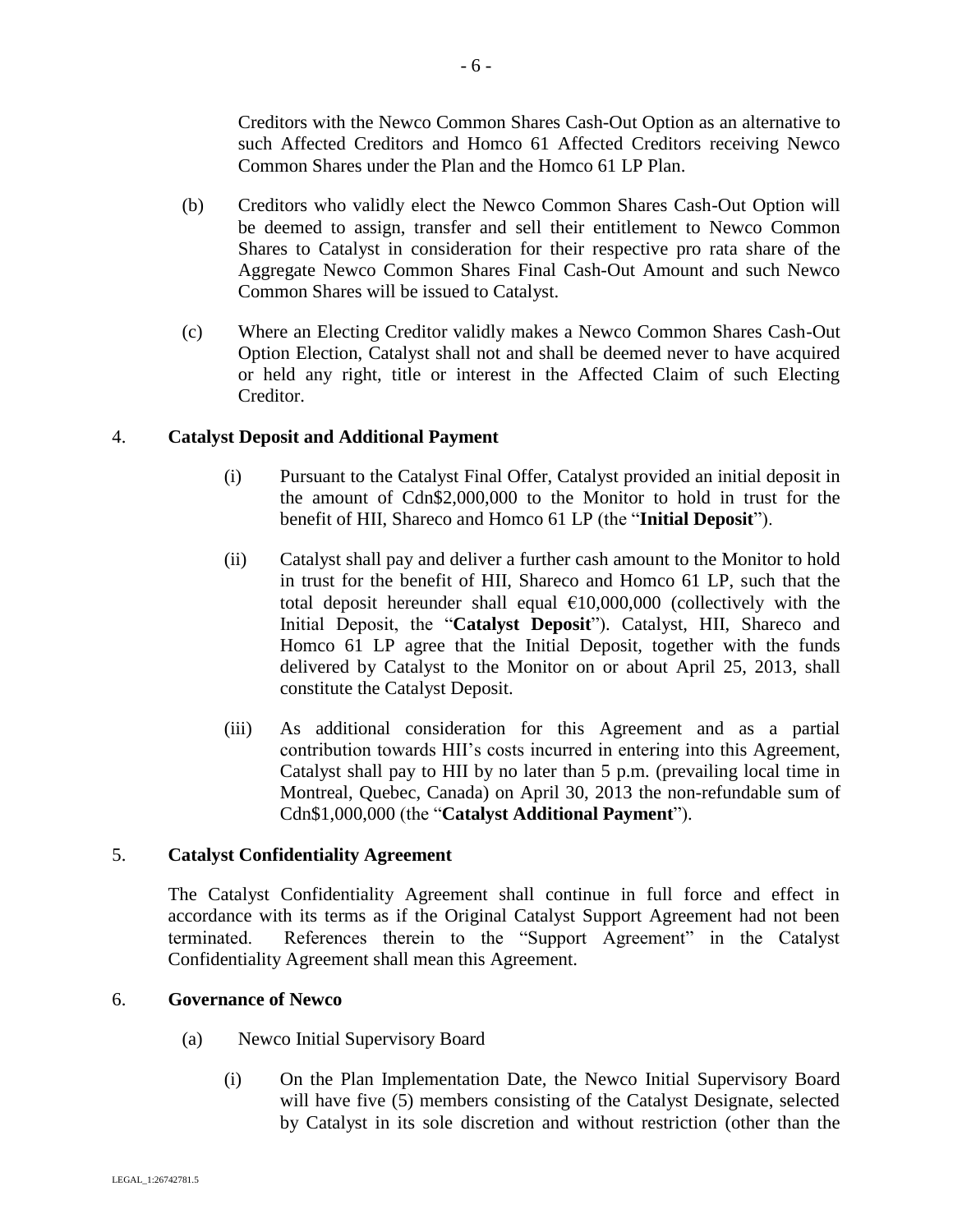AFM approval as described below), the Stichting Designate, selected by the Trustee in its sole discretion and without restriction (other than the AFM approval as described below), and three (3) independent members (the "**Independent Supervisory Board Members**"), two (2) of which shall be selected by the Search Committee and one of which shall be selected by Catalyst (the "**Catalyst Independent Designate**"), as provided for herein; and

- (ii) Catalyst shall select the Catalyst Independent Designate following an independent search process conducted by Heidrick and Struggles.
- (b) Search Committee
	- (i) A search committee (the "**Search Committee**") shall be formed consisting of three (3) members: one (1) member selected by Catalyst; one (1) member selected by HII; and one (1) member selected by the Trustee;
	- (ii) Independent Supervisory Board Members shall:
		- (A) be selected with a view to establishing a Supervisory Board composed of independent individuals who possess experience, expertise, contacts and skills relevant to the success of Newco's business;
		- (B) be eligible to serve as a member of the Newco Initial Supervisory Board of Newco under the laws of the Netherlands and the Newco Articles;
		- (C) satisfy the independence requirements set out in the best practice provision 2.2.III of the DCGC and any additional requirements set out in the Newco Articles;
		- (D) be subject to any approval (if required) by the AFM and any other applicable Governmental Authority; and
		- (E) not have a material relationship with any of the Parties or any employee or director thereof.
	- (iii) The Parties recognize that time is of the essence in respect of making a final decision on the composition of the Newco Initial Supervisory Board, therefore:
		- (A) by April 30, 2013, Catalyst shall make its final selection of the Catalyst Designate;
		- (B) by April 30, 2013, the Trustee shall make its final selection of the Stichting Designate;
		- (C) by May 3, 2013, the names and required documentation in respect of the Catalyst Designate, the Stichting Designate, and any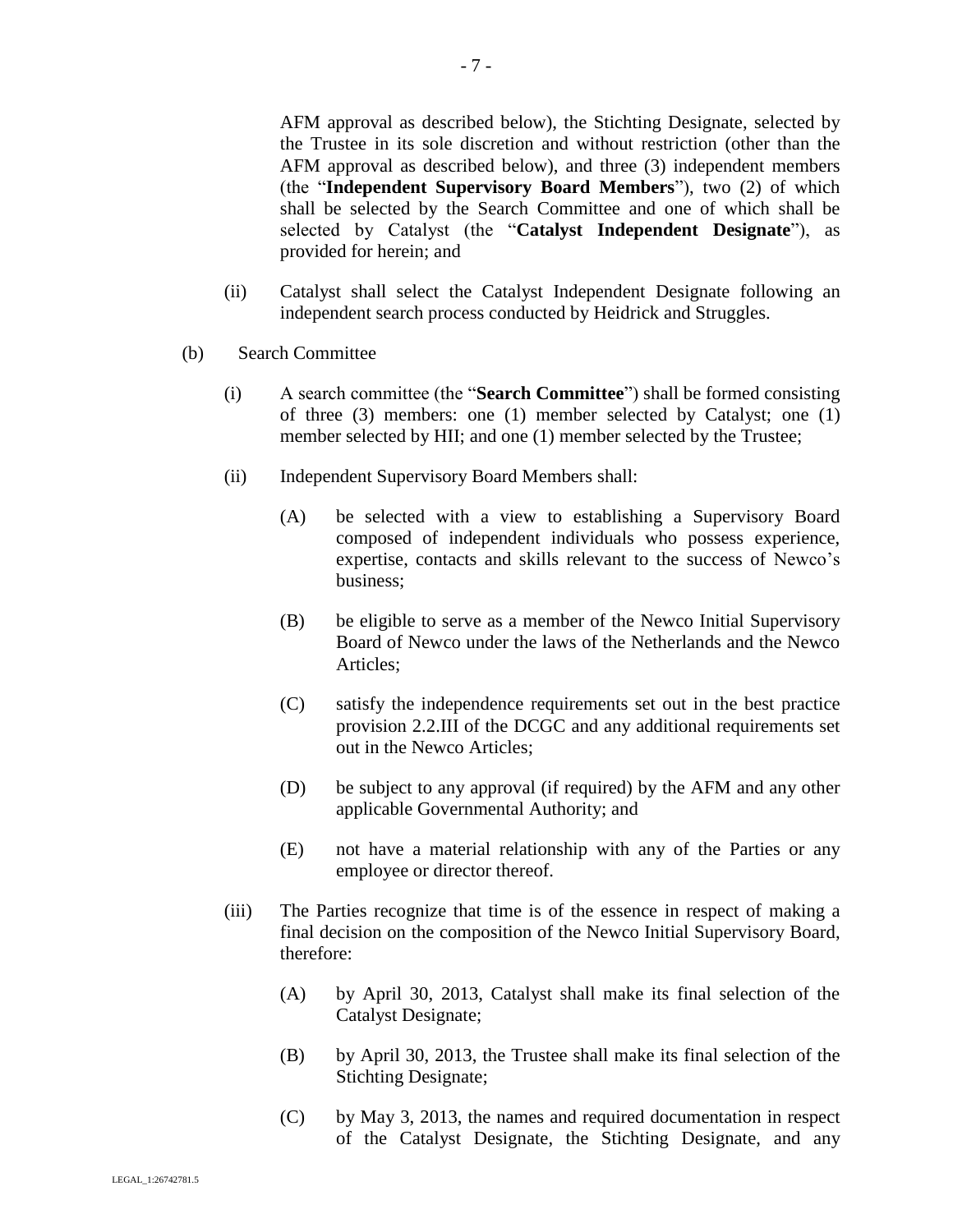proposed Independent Supervisory Board Members designated at that that time shall have been submitted for approval to the AFM and any other applicable Government Authority; and

- (D) by May 31, 2013, Catalyst shall make its final selection of the Catalyst Independent Designate, and the Search Committee shall make the final selection of any remaining Independent Supervisory Board Members.
- (iv) From and after the date of execution of this Agreement to and including the date which is the second anniversary of the Plan Implementation Date (such period, the "**Governance Period**"), the majority of the Supervisory Board shall satisfy the independence requirements set out in the Newco Articles.
- (c) Newco Management Board
	- (i) The Search Committee will select individual nominees for the management board of Newco (the "**Newco Management Board**") on a consensus basis and, in the event of disagreement among the members of the Search Committee, by majority vote; and
	- (ii) The Parties recognize that time is of the essence in respect of making a final decision on the composition of the Newco Management Board, therefore by May 31, 2013, the Search Committee shall make its final selection of the individuals who shall become members of the Newco Management Board.

## 7. **Conditions Precedent to Catalyst Investment**

(a) Mutual Conditions Precedent

The obligation of the Parties to implement the Catalyst Investment shall be subject to the satisfaction of the following conditions precedent, which shall be for the benefit of both Parties and which may not be waived, in whole or in part, except by mutual agreement of the Parties (the "**Mutual Conditions Precedent**"):

- (i) The Court will have issued the HII/Shareco Meeting Order substantially in the form appended as Schedule "C", by April 29, 2013, or such later date as shall be acceptable to HII, Shareco, Homco 61 LP and Catalyst, acting reasonably, and the Monitor;
- (ii) The Court will have issued the Homco 61 Meeting Order substantially in the form appended as Schedule "D" by April 29, 2013, or such later date as shall be acceptable to HII, Shareco, Homco 61 LP and Catalyst, acting reasonably, and the Monitor;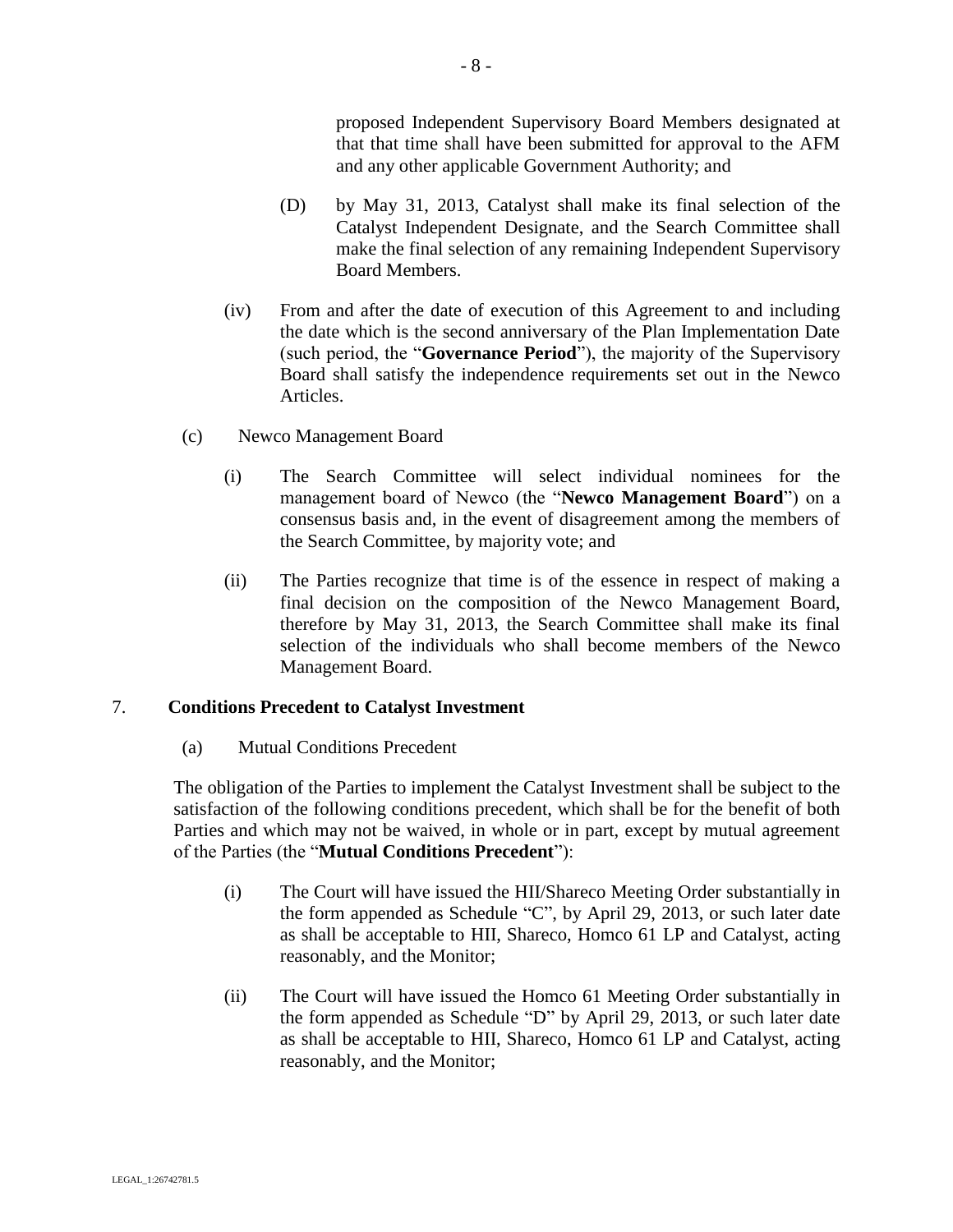- (iii) HII and Shareco shall have filed the Plan by April 29, 2013 or such later date as shall be acceptable to HII, Shareco, Homco 61 LP and Catalyst, acting reasonably, and the Monitor;
- (iv) Homco 61 LP shall have filed the Homco 61 Plan, by April 29, 2013, or such later date as shall be acceptable to HII, Shareco, Homco 61 LP and Catalyst, acting reasonably, and the Monitor.
- (v) The Information Circular reflecting the provisions of the Plan and the Homco 61 Plan and containing all material information relevant thereto will have been filed with the Court by HII, Shareco and Homco 61 LP by April 29, 2013, or such later date as HII, Shareco, Homco 61 LP and Catalyst, acting reasonably, and the Monitor may agree;
- (vi) The Court shall have issued an Order setting the HII/Shareco Record Date for the Plan and the Homco 61 Record Date for the Homco 61 Plan each of which shall be April 17, 2013 or such later date as HII, Shareco, Homco 61 LP acting reasonably and the Monitor may agree;
- (vii) The HII/Shareco Creditors' Meeting to consider and vote on the Plan will be held by the date set by the HII/Shareco Meeting Order, or such other date as may be acceptable to HII, Shareco, Homco 61 LP and Catalyst, acting reasonably, and the Monitor;
- (viii) The Homco 61 LP Creditors' Meeting to consider and vote on the Homco 61 Plan will be held by the date set in the Homco 61 Meeting Order or such other date as may be acceptable to HII, Shareco, Homco 61 LP and Catalyst, acting reasonably, and the Monitor;
- (ix) The Plan and the Homco 61 Plan shall each have been approved at the HII/Shareco Creditors' Meeting and the Homco 61 Creditors' Meeting, respectively, by the respective Required Majorities of the Affected Creditors and of the Homco 61 LP Affected Creditors;
- (x) The Assumption Agreement shall be in form and substance satisfactory to HII, Newco, the Trustee and Catalyst, acting reasonably, and the Monitor, by the Plan Implementation Date;
- (xi) The Newco Shareholder Rights Agreement shall be in form and substance satisfactory to HII, Newco, the Trustee and Catalyst, acting reasonably, and the Monitor, by the Plan Implementation Date;
- (xii) Upon application by HII and Shareco to the Court, the Plan will be sanctioned by the Court, and the HII/Shareco Sanction and Vesting Order in form and substance satisfactory to HII, Shareco and Catalyst, acting reasonably, and the Monitor shall have been issued by the Court by a date that HII, Shareco, and Catalyst, acting reasonably, and the Monitor, shall agree, and such Order shall be a Final Order.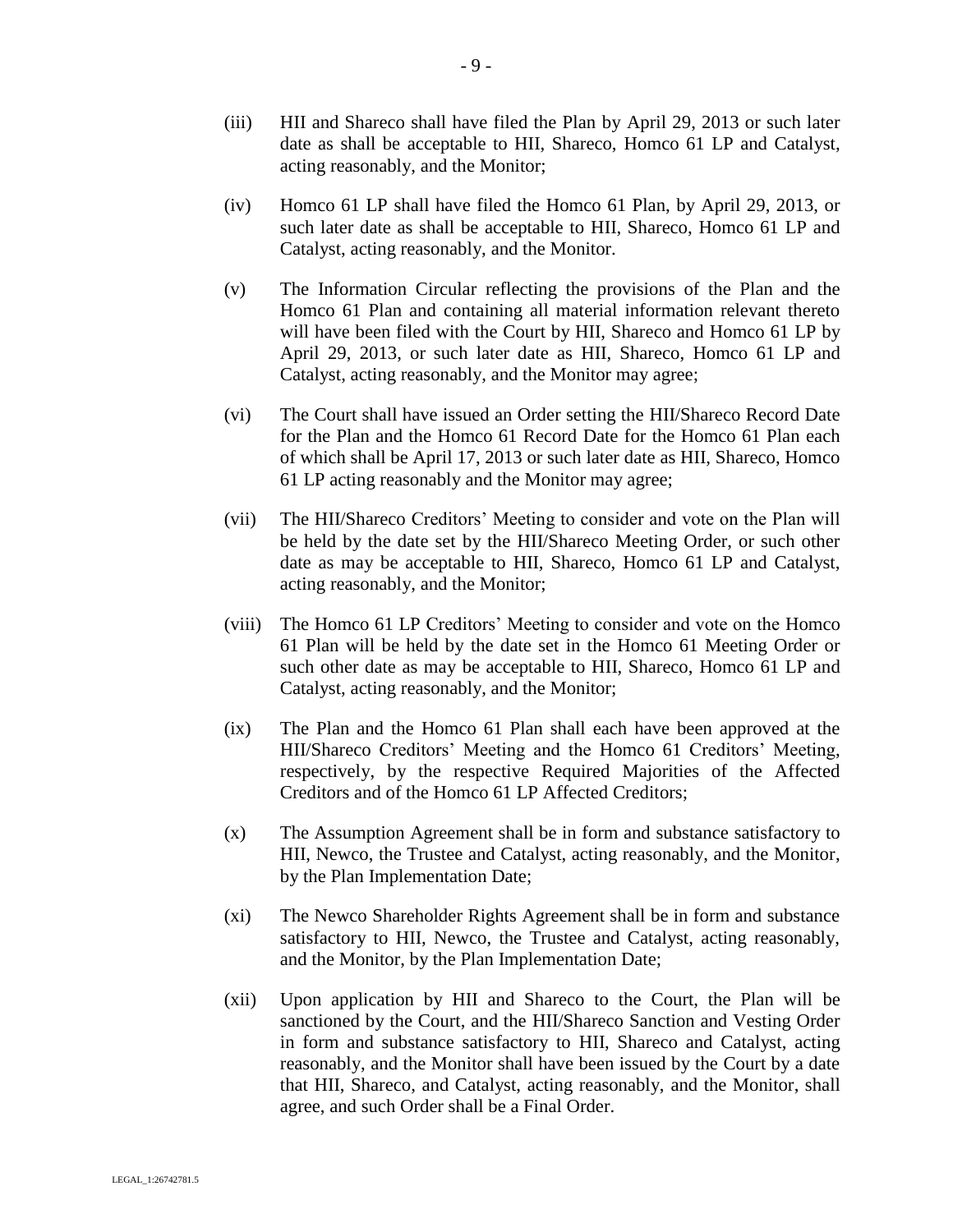- (xiii) Upon application by Homco 61 LP to the Court, the Homco 61 Plan will be sanctioned by the Court and the Homco 61 Sanction Order in form and substance satisfactory to HII, Shareco, and Homco 61 LP, and Catalyst, acting reasonably, and the Monitor, and shall have been issued by the Court by a date that HII, Shareco, and Homco 61 LP, and Catalyst, acting reasonably, and the Monitor shall agree and such Order shall be a Final Order;
- (xiv) The Plan Implementation Date and the Homco 61 Plan Implementation Date will each have occurred by a date that HII, Shareco, and Homco 61 LP and Catalyst, acting reasonably, and the Monitor, shall agree to in writing;
- (xv) All Conditions Precedent will have been satisfied or otherwise waived, as applicable, on or before the Effective Time or the date specified therefor under the Plan;
- (xvi) All Homco 61 Conditions Precedent will have otherwise been satisfied or otherwise waived, as applicable, on or before the Homco 61 Effective Time or the date specified therefor under the Homco 61 Plan;
- (xvii) The Representations and Warranties provided for in Section 8 hereof shall be true and accurate as of the date hereof and the Effective Time under the Plan and the Homco 61 Effective Time under the Homco 61 Plan; and
- (xviii) The AFM shall have approved the directors and other policy makers of Catalyst and its major direct and indirect shareholders.
- (b) Conditions Precedent For the Benefit of Catalyst

The obligation of Catalyst to implement the Catalyst Investment shall be subject to the satisfaction of the following conditions precedent which shall be solely for the benefit of Catalyst and may only be waived by Catalyst in whole or in part (the "**Catalyst Conditions Precedent**"):

- (i) Neither HII, Shareco or Homco 61 LP will amend the terms of the Plan or the Homco 61 Plan respectively without the consent of Catalyst, acting reasonably;
- (ii) There will have been no material change in the Plan Transactions, without the consent of Catalyst, acting reasonably, and all such Plan Transactions will be in compliance with all relevant local laws;
- (iii) There will have been no material change in the Homco 61 Plan Transactions (as defined in the Homco 61 Plan), without the consent of Catalyst, acting reasonably, and all such Homco 61 Plan Transactions will be in compliance with all relevant local laws;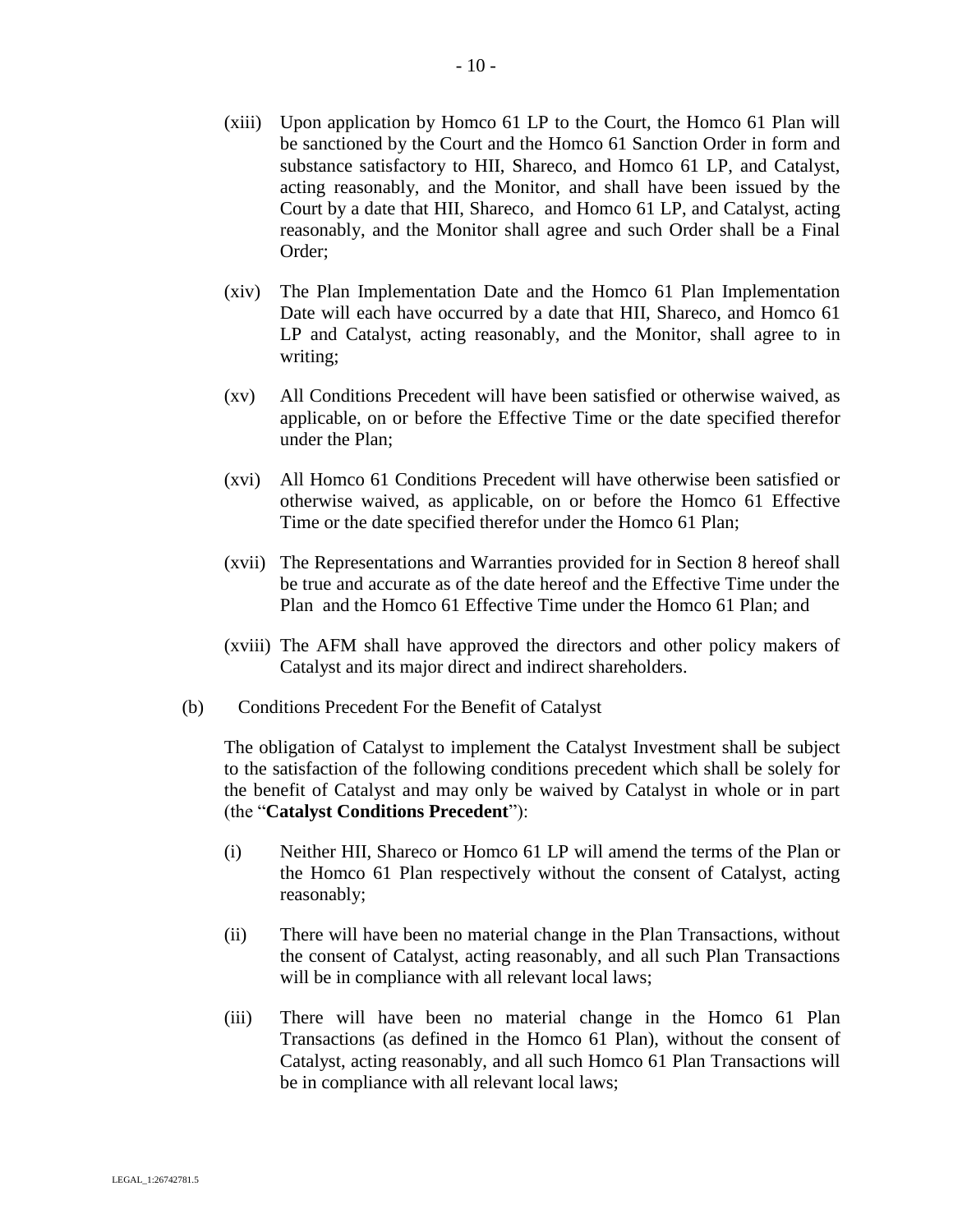- (iv) The Plan shall provide that Newco shall file a EU Prospectus Directivecompliant Newco Prospectus, approved by the AFM if required by the Trading Platform on which the Newco Common Shares are to be listed, regardless of the Trading Platform on which the Newco Common Shares are to be listed;
- (v) The Liquidation Advisory Committee will be established pursuant to the HII/Sanction and Vesting Order, and will include the Catalyst Nominee as one of its three individual members.
- (vi) Prior to the Effective Time, there will have occurred no Material Adverse Change from that information contained in public disclosure documents or made available or disclosed on a confidential basis to Catalyst as of 11:59 p.m. on April 18, 2013 which, if it had been known to Catalyst, could reasonably be presumed to have resulted in Catalyst not making the Catalyst Final Offer or not making an offer on substantially similar terms.
- (c) Conditions Precedent For Benefit of HII, Shareco and Homco 61 LP

The obligation of HII, Shareco and Homco 61 LP to implement the Catalyst Investment shall be subject to the satisfaction of the following conditions precedent which shall be solely to the benefit of HII, Shareco and Homco 61 LP and may only be waived by HII, Shareco and Homco 61 LP in whole or in part (the "**HII Conditions Precedent**"):

- (i) Catalyst shall be in compliance with the terms of the Catalyst Confidentiality Agreement; and
- (ii) No later than ten (10) days following execution of this Agreement, Catalyst shall have provided to HII, Shareco and the Monitor the name of the Catalyst Nominee for the Liquidation Advisory Committee.

## 8. **Representations and Warranties**

(a) Representations and Warranties of HII, Shareco and Homco 61 LP

Each of HII, Shareco and Homco 61 LP represents and warrants to Catalyst as follows:

- (i) That each of them is duly incorporated or formed and is validly subsisting under the laws of its jurisdiction of incorporation or formation;
- (ii) The execution, delivery and performance by each of them of this Agreement and any other definitive documents entered into in connection herewith and the completion of the transactions described herein and therein:
	- (A) are within its respective corporate, limited partnership, or similar power, as applicable;
	- (B) have been duly authorized by all necessary corporate, limited partnership, or similar action as applicable including all necessary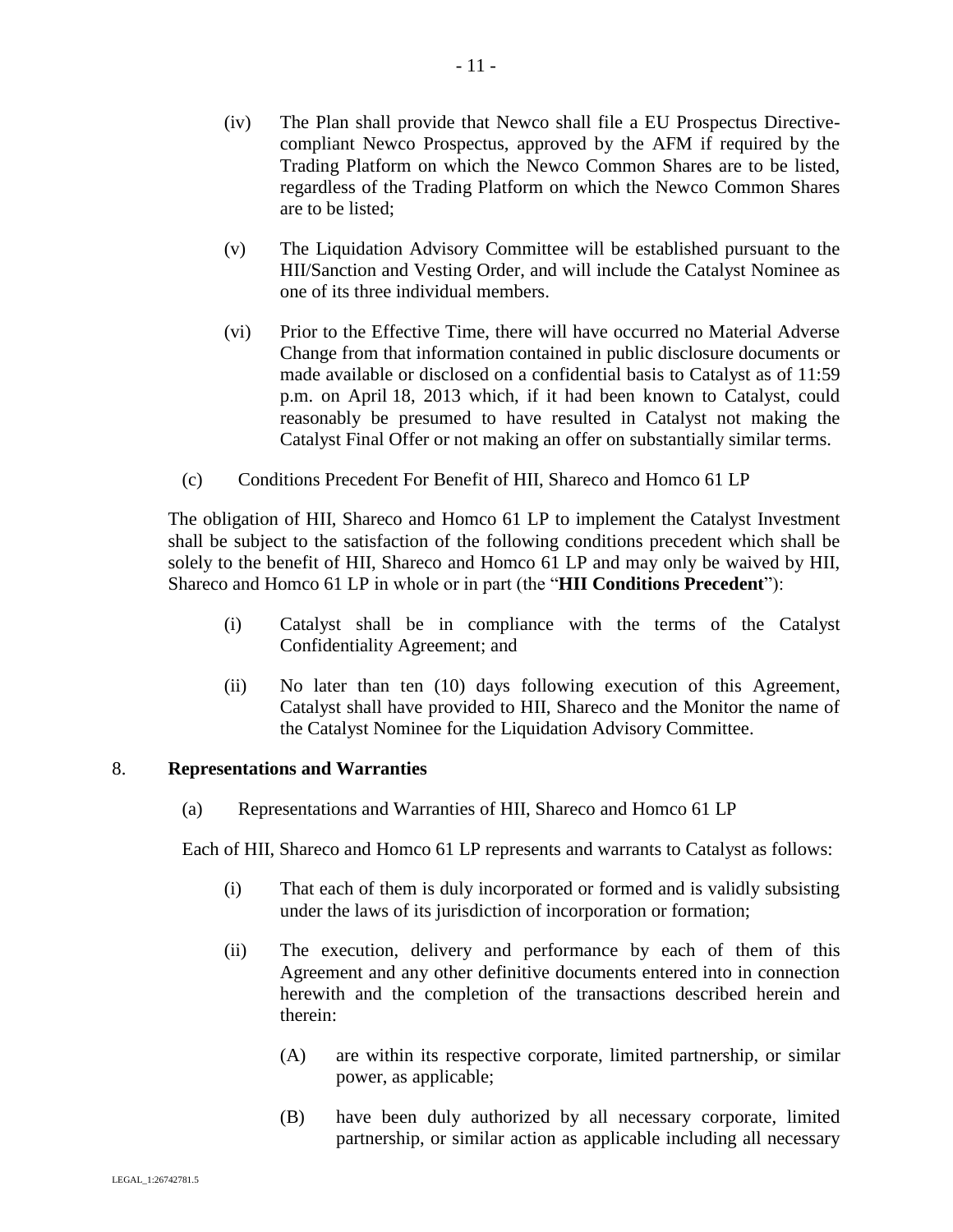consents of the holders of its shares, limited partnership interests or similar interests, where required;

- (C) do not contravene, conflict with, breach or create a state of facts which, after notice or lapse of time or both, would constitute a breach under its respective certificate of incorporation, bylaws or Limited Partnership Agreement or other constating documents, or violate any judgment, order, notice, decree, statute, law, ordinance, rule or regulation applicable to it or any of its properties or assets;
- (D) do not require the consent of, authorization by, approval of, or notification to any Governmental Authority other than the AFM and the Court in the CCAA Proceedings or as otherwise expressly provided under the Plan;
- (iii) Subject to the Initial Order, the making of the HII/Shareco Meeting Order and the Homco 61 Meeting Order, this Agreement constitutes a valid and binding obligation of each of them enforceable in accordance with its terms.

HII, Shareco and Homco 61 LP acknowledge that Catalyst is relying on the accuracy of each such representation and warranty in entering into this Agreement and completing the Catalyst Transaction.

(b) Representations and Warranties of Catalyst

Catalyst represents and warrants to HII, Shareco and Homco 61 LP as follows:

- (i) It has relied solely upon its own independent review, investigation and or inspection of any documents and or liabilities to be assumed in making the Catalyst Investment;
- (ii) It did not rely on any written or oral statements, representations, promises, warranties or guarantees whatsoever, whether express or implied, by operation of law or otherwise, regarding the Business or Assets of the HII Group Entities or the completeness of any information provided in connection therewith, whether made by the HII Group Entities or the Monitor or their representatives, and waives any and all claims of any kind or nature whatsoever against the HII Group Entities or the Monitor in connection with the accuracy and completeness of any information provided (including in connection with the Investment Proposal Process) and expressly waives its right to commence any action, proceeding or claim against the HII Group Entities or the Monitor which in any way relate to the accuracy and completeness of any information provided;
- (iii) It is duly incorporated and is validly subsisting under the laws of its jurisdiction of incorporation and has all requisite legal and corporate power and authority to execute and deliver this Agreement on behalf of the funds managed by it and to perform its obligations hereunder and to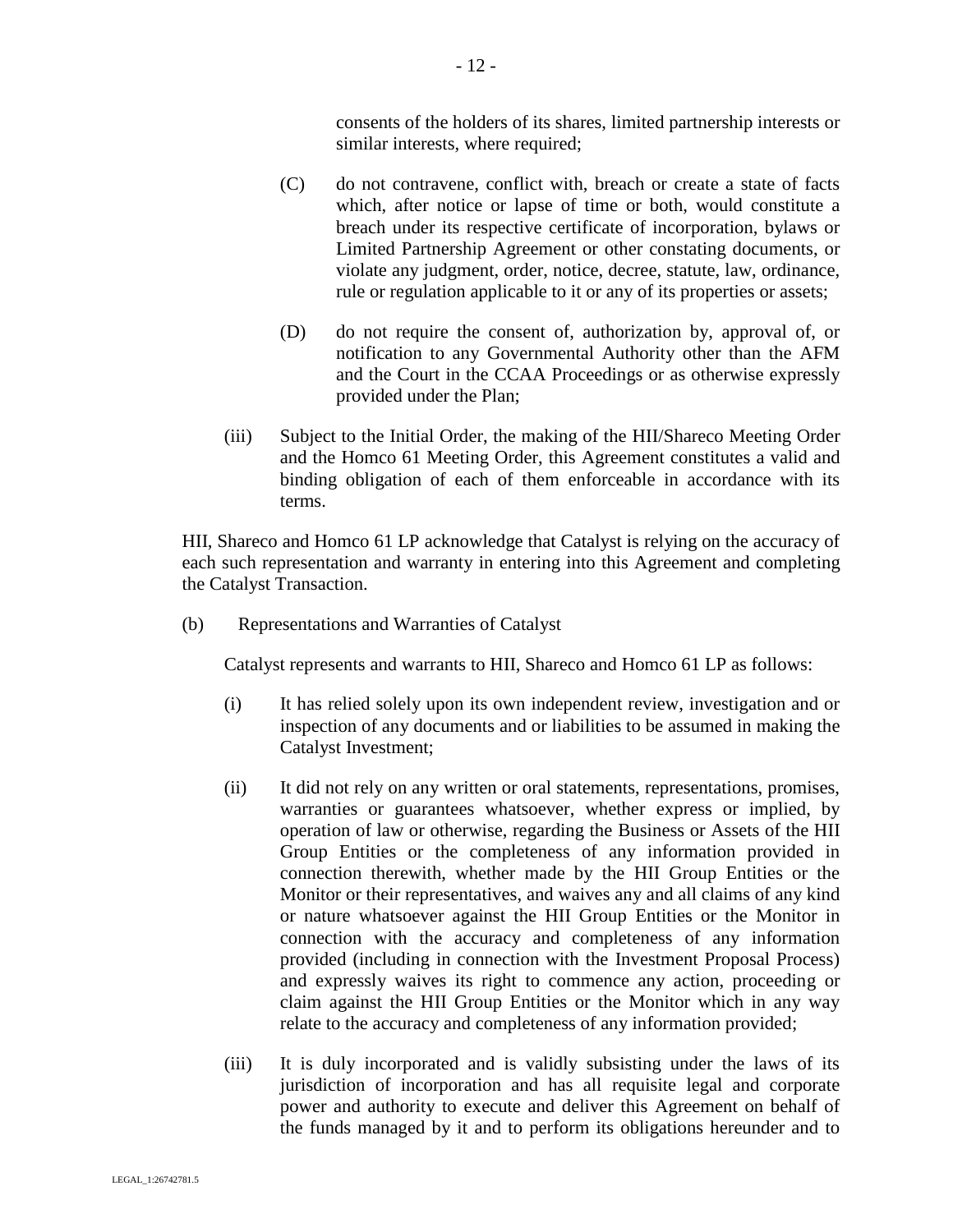enter into any definitive documents that may be entered into in connection with the Catalyst Investment;

- (iv) It has the capacity to direct, and will direct, the funds managed by it to perform the obligations hereunder and to enter into any definitive documents that may be entered into in connection with the Catalyst Investment;
- (v) All funds for which Catalyst is acting are validly subsisting limited partnerships and have all requisite legal and corporate power and authority to perform their obligations hereunder and to enter into any definitive documents that may be entered into in connection with the Catalyst Investment;
- (vi) The execution and delivery of this Agreement and the completion of the Catalyst Investment will not result in any material breach of, or be in conflict with or constitute a material default under or create a state of facts which, after notice or lapse of time, or both, would constitute a material default under any term or provision of the constating documents, bylaws or resolutions of Catalyst;
- (vii) The execution, delivery and performance of this Agreement and the completion of the Catalyst Investment have been authorized by all necessary corporate action on the part of Catalyst; and
- (viii) This Agreement once executed will constitute legal, valid and binding obligations of Catalyst (acting on behalf of funds managed by it) enforceable against each of them in accordance with its terms and conditions.

Catalyst acknowledges that HII, Shareco and Homco 61 LP are relying on the accuracy of each such representation and warranty in entering into this Agreement and completing the Catalyst Investment.

## 9. **Covenants**

(a) Covenants of HII, Shareco and Homco 61 LP

HII, Shareco and Homco 61 LP covenant as follows:

- (i) To the extent requested by Catalyst, to issue a press release, in form and substance satisfactory to Catalyst, HII, Shareco, Homco 61 LP, acting reasonably and the Monitor, announcing the granting of the motions for the scheduling of the HII/Shareco Creditors' Meeting and the Homco 61 Creditors' Meeting and the inclusion of the Catalyst Investment in the Plan.
- (ii) To (A) cooperate with Catalyst and to pursue, support and use commercially reasonable efforts to complete in good faith the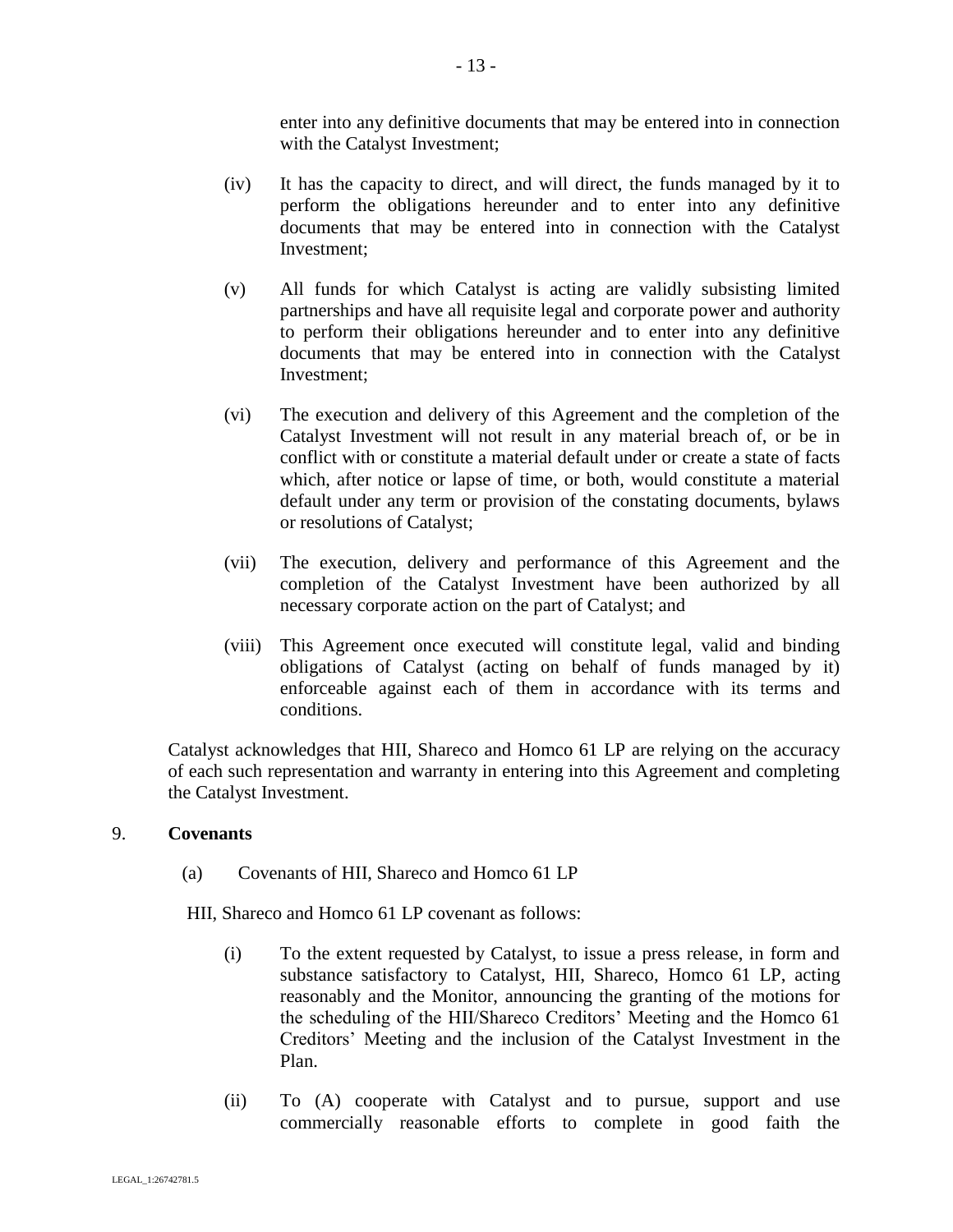implementation of the Catalyst Investment and the Plan and the Homco 61 Plan in accordance with the timeline set out herein, including recommending to the Affected Creditors that they vote to approve the Plan and recommending to the Homco 61 Affected Creditors that they vote to approve the Homco 61 Plan, and (B) to do all things that are reasonably necessary and appropriate in furtherance of and to consummate and make effective the Catalyst Investment and the Reorganization Transaction under the Plan and the Homco 61 Plan, including without limitation using commercially reasonable efforts to satisfy those Conditions Precedent applying to HII, Shareco and Homco 61 LP in this Agreement, and under the Plan and the Homco 61 Plan;

- (iii) To cooperate with Catalyst and to pursue in good faith the implementation of the Plan and the Homco 61 Plan in accordance with the timeline to be agreed by the Parties;
- (iv) To do all such things and take such actions within the control of HII, Shareco and Homco 61 LP as may be commercially reasonable to carry out the purposes and intent of this Agreement;
- (v) To provide Catalyst with draft copies of all motions or applications to Court and other documents to be filed by HII, Shareco or Homco 61 LP with the Court (including without limitation, draft Orders) in connection with the Plan or the Homco 61 Plan and/or the Agreement, at least two  $(2)$ Business Days prior to such documents being filed with the Court and such documents shall be satisfactory to Catalyst acting reasonably;
- (vi) Other than for the existing sale processes for the Non-Core Business Assets, and any discussions with third party Non-Core Business Entity Creditors relating thereto, to (A) immediately terminate any existing solicitations, negotiations or discussions (whether directly or through the Monitor or its advisors, agent or otherwise) under the Investment Proposal Process or otherwise with any Person regarding a potential Investment Proposal; and (B) not solicit or initiate, directly or indirectly, or encourage submission of, inquiries, proposals, or offers from any potential buyer or investor relating to the disposition of the Business, assets or shares of HII, Shareco or Homco 61 LP;
- (vii) Other than in connection with the currently ongoing sale processes for the Non-Core Business Assets and any discussions with third party Non-Core Business Entity Creditors relating to the sale of such Non-Core Business Assets, HII, Shareco and Homco 61 LP shall not participate in any discussions or negotiations with, or furnish to any Person other than Catalyst, any information with respect to the disposition of the Business, Assets or shares of HII, Shareco or Homco 61 LP or any part thereof, except as they may be required to do under Applicable Laws;
- (viii) Other than in respect of their support of the Plan pursuant to this Agreement, or as may otherwise be required pursuant to any Order of the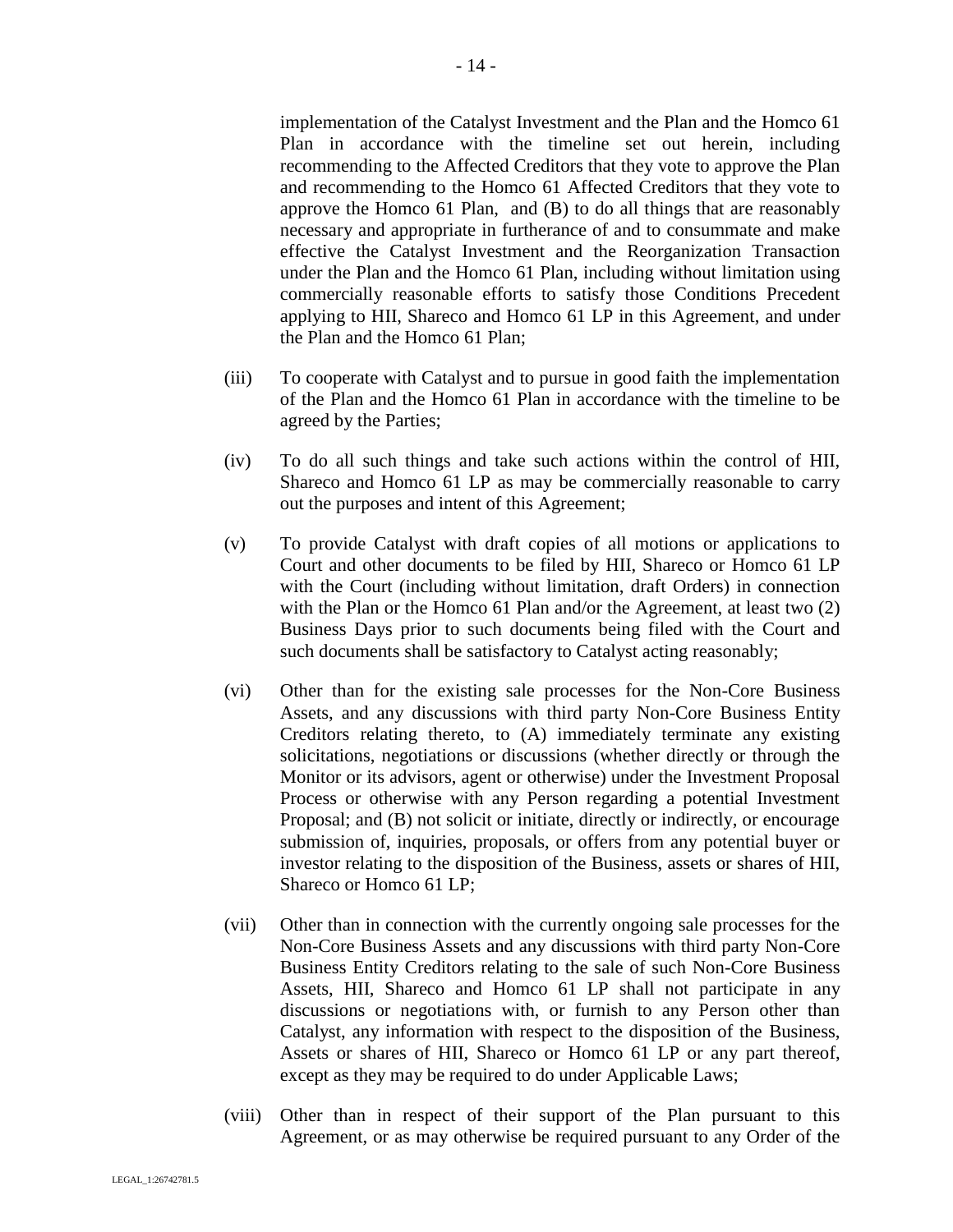Court or Applicable Laws, none of the HII Group Entities or any of their affiliates will, without the prior written authorization of Catalyst, acting reasonably, directly, indirectly, or jointly or in concert with any other Person: (i) solicit proxies from the shareholders of the HII Group Entities (or shareholders, noteholders or bondholders of any of their affiliates) or otherwise attempt to influence the conduct of the shareholders of the HII Group Entities or the voting of any of the HII Group Entities' or any of their affiliates' securities (including, without limitation, shares, notes or bonds); (ii) form, join or in any way participate in any group acting jointly or in concert with respect to the foregoing; (iii) make any public announcement, or take any action which could require the HII Group Entities or Catalyst to make any public announcement, with respect to any of the foregoing; or (iv) disclose any intention, plan or arrangement, or take any action inconsistent with the foregoing. Notwithstanding the foregoing, the HII Group Entities and any of their affiliates may enter into or engage in any discussions or negotiations in order to finalize a Superior Offer with any Person which has provided the HII Group Entities with an unsolicited Superior Offer, but a Superior Offer cannot be accepted without HII, Shareco and Homco 61 LP exercising their termination right hereunder in respect thereof at the time the Superior Offer is accepted;

- (ix) HII, Shareco and Homco 61 LP shall not enter into any transaction outside of the ordinary course of business except (A) as authorized under the Initial Order, (B) as contemplated under the Plan, (C) as required to preserve and maintain the value of the Core Business Assets and the Non-Core Business Assets, (D) as otherwise authorized by the Court, or (E) as otherwise agreed to by Catalyst, acting reasonably;
- (x) HII, Shareco and Homco 61 LP shall operate its business in the ordinary course of business in accordance with the Initial Order and all other Orders made in the CCAA Proceedings, in order to preserve and maintain the value of the Core Business Assets and the Non-Core Business Assets prior to implementation of the Plan; and
- (xi) Newco shall, and HII, Shareco and Homco 61 LP shall cause Newco to, use commercially reasonable efforts to make an application for exemptive relief, as soon as practicable, under National Policy 11-203 – *Process for Exemptive Relief Applications in Multiple Jurisdictions*, to no longer be a reporting issuer in any jurisdiction in Canada;
- (b) Covenants of Catalyst

Catalyst covenants as follows:

(i) To vote (or cause to be voted) all of its Catalyst Affected Claims in all votes and in each to vote (A) in favour of the approval, consent, ratification and adoption of the Plan and the Homco 61 Plan (and as same may be amended) and any actions required in furtherance thereof; (B) against any action that would result in any breach of any representation,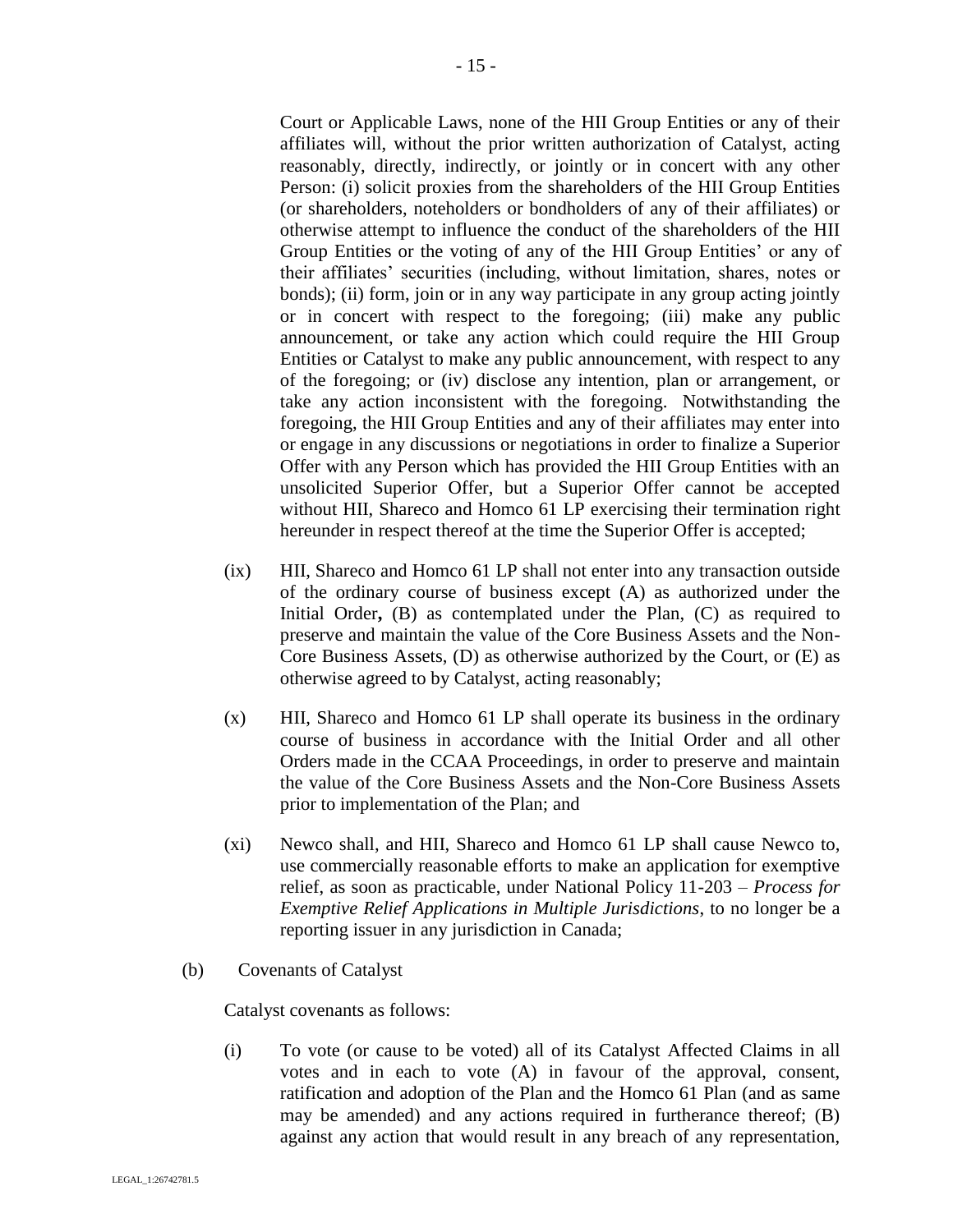warranty, covenant, or agreement or other obligation of Catalyst under this Agreement or the Plan; and (C) against any Competing Transaction;

- (ii) Support the application by HII and Shareco for the HII/Shareco Meeting Order, and the application by Homco 61 LP of the Homco 61 Meeting Order;
- (iii) Support the approval of the Plan and the Homco 61 Plan as promptly as practicable by the Court in accordance with the timeline as agreed to by the Parties;
- (iv) To (i) pursue, support and use commercially reasonable effort to complete the Catalyst Investment and the Plan in good faith; and (ii) to do all things that are reasonably necessary and appropriate in furtherance of and to consummate and make effective the Catalyst Investment and the Reorganization Transaction under the Plan, including without limitation using commercially reasonable efforts to satisfy the Conditions Precedent relating to Catalyst set forth in this Agreement, and under the Plan, and perform its obligations under the Catalyst Confidentiality Agreement;
- (v) Execute any and all documents and perform any and all commercially reasonable acts required by this Agreement to satisfy its obligations hereunder, including any consent, approval, amendment or waiver requested by HII and Shareco acting reasonably;
- (vi) to make or assist HII and Shareco to make any necessary notifications to Governmental Authorities and use commercially reasonable efforts to assist HII and Shareco to obtain any required approvals of any Governmental Authorities required in connection with the Plan;
- (vii) Not take (or omit to take) any action, directly or indirectly, that is materially inconsistent with or is intended or likely to interfere with the consideration, acceptance, implementation or consummation of the Reorganization Transaction contemplated under the Plan (including the Catalyst Investment);
- (viii) Not, on or after the date of this Agreement, withdraw, modify, or qualify, or propose to withdraw, modify, or qualify, in any manner adverse to HII, Shareco and Homco 61 LP, its approval, recommendation or support for the Plan; and
- (ix) Not sell, assign or transfer, pledge or hypothecate its Catalyst Affected Claims between the date of this Agreement and the Effective Time.

### 10. **Amendment**

(a) This Agreement may, at any time and from time to time not later than the Plan Implementation Date, be amended by mutual written agreement of the Parties,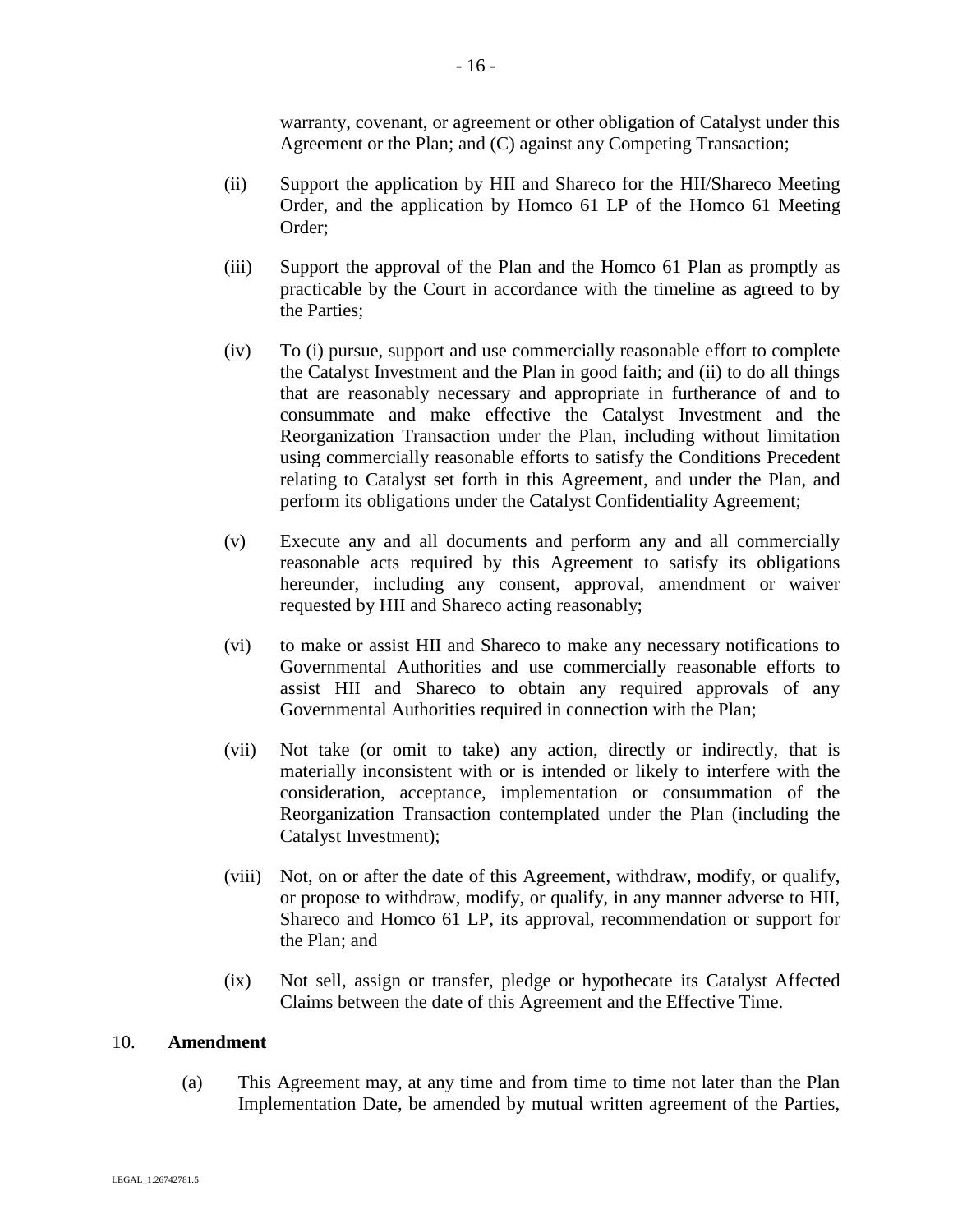subject to the approval of the Monitor and in the case of a material amendment, the approval of the Trustee, acting reasonably.

(b) No waiver of any of the provisions of this Agreement shall be deemed to be or shall constitute a waiver of any other provision hereof (whether or not similar). No delay on the part of any party in exercising any right, power or privilege hereunder shall operate as a waiver thereof.

#### 11. **Termination**

This Agreement may:

- (a) be terminated by the mutual written agreement of the Parties;
- (b) be terminated by HII in its sole discretion by notice to Catalyst in writing upon failure by Catalyst to make the Catalyst Additional Payment by the deadline set out in paragraph 4(iii);
- (c) be terminated by Catalyst upon delivery to HII, Shareco, Homco 61 LP and the Monitor of a written notice by Catalyst in the exercise of its sole discretion, if HII, Shareco or Homco 61 LP has breached a material term, condition or covenant of this Agreement or fails to complete any material aspect of the Catalyst Investment, or if any one of their Representations or Warranties herein shall prove untrue in any material respect as of the date when made, following written notice and reasonable opportunity to cure;
- (d) be terminated by HII, Shareco, Homco 61 LP or Catalyst if the Court or any Governmental Authority shall have issued a Final Order, judgement or decree, or taken any other action having the effect of permanently enjoining, restraining or otherwise prohibiting the Catalyst Investment, the Plan or the Homco 61 Plan;
- (e) be terminated if it has been determined that any of the conditions of this Agreement cannot be fulfilled, and a written notice thereof is given by one of the Parties to the other Parties invoking the termination of this Agreement, except that such notice may not be given by Catalyst with respect to the nonfulfillment of any condition attributable to it and such notice may not be given by HII, Shareco or Homco 61 LP with respect to the non-fulfillment of any condition attributable to HII, Shareco or Homco 61 LP;
- (f) be terminated by Catalyst if the Plan is not approved at the HII/Shareco Creditors' Meeting or is not sanctioned by the Court;
- <span id="page-17-0"></span>(g) be terminated by HII, Shareco and Homco 61 LP, if a Superior Offer is accepted by HII, Shareco and Homco 61 LP; or
- (h) be terminated by HII, Shareco and Homco 61 LP upon delivery of written notice to Catalyst with a copy to the Monitor in the exercise of its sole discretion if Catalyst has breached any material term of this Agreement or fails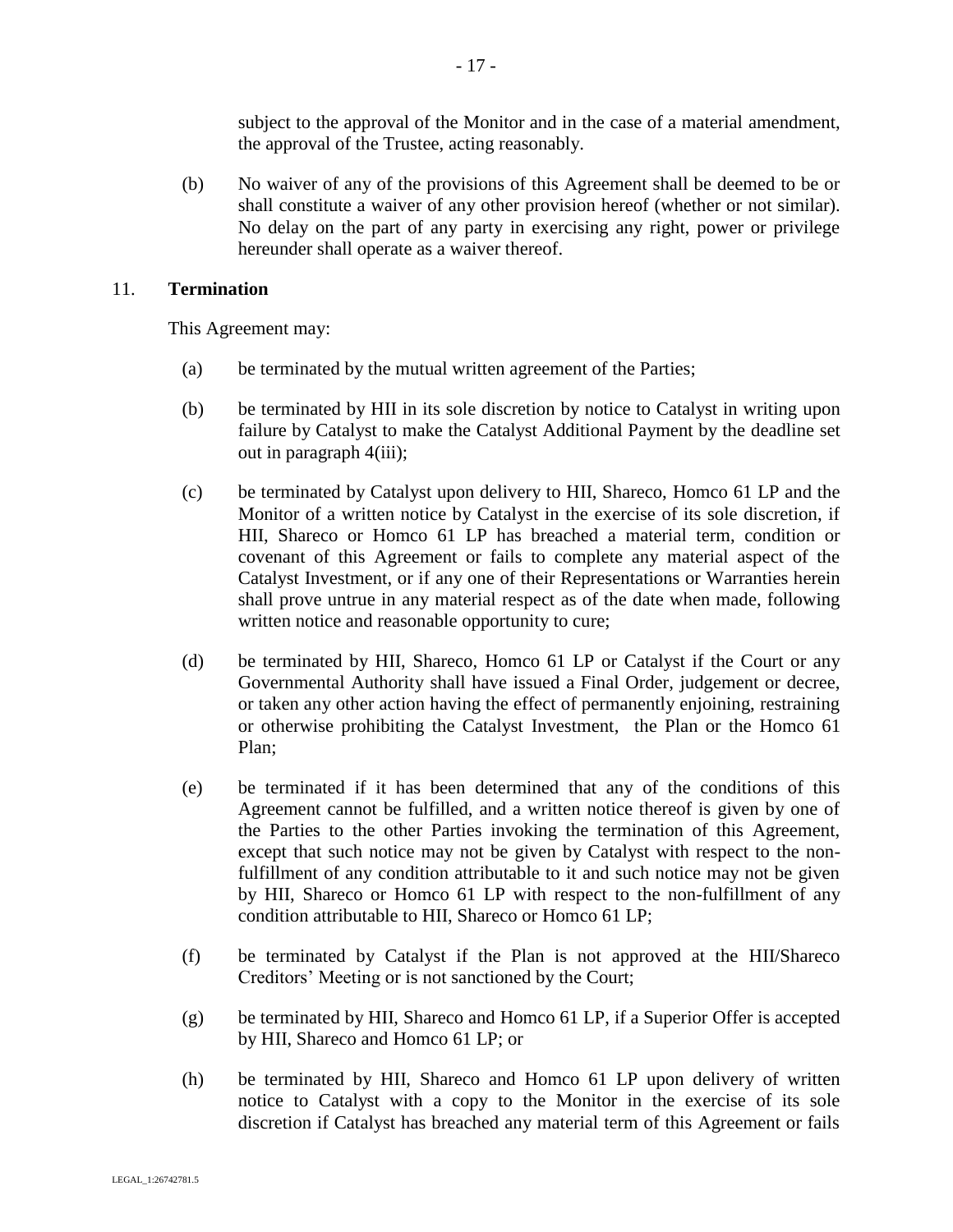to complete any material aspect of the Catalyst Investment, following written notice and reasonable opportunity to cure;

Upon termination of this Agreement as provided for above, the Agreement shall be of no further force or effect and no Party shall have any further liability hereunder except as expressly provided in the following sentence. In the event of a termination of the Agreement solely pursuant to paragraph  $11(g)$ , the HII Group Entities shall promptly pay to Catalyst a break fee of an amount equal to €2,137,500 (the "**Catalyst Break Fee**") in full and final payment of any damages it may claim resulting from such termination, which shall constitute Catalyst's sole and exclusive remedy for termination hereunder. Promptly after termination, the Catalyst Deposit (but for greater certainty not the Catalyst Additional Payment) shall be returned to Catalyst by the Monitor without any offset or counterclaim of any nature whatsoever within two (2) Business Days following termination of this Agreement not resulting from a breach or default of Catalyst.

#### 12. **Public Disclosure**

Subject to paragraph  $9(a)(i)$ , no press release or other public disclosure concerning the Catalyst Investment shall be made by either party without the prior consent of the other, such consent not to be unreasonably withheld, except as, and only to the extent that the disclosure is required by Applicable Law or any stock exchange rules on which HII's securities are traded or by any other Governmental Authority having jurisdiction over any of the Parties, or by the Court. Provided however that the disclosing party shall provide to the other party a copy of any proposed disclosure in advance of any release and an opportunity to consult with the disclosing party regarding the contents of the proposed disclosure in advance of any release and to provide comments thereon.

#### 13. **Mutual Release**

HII, Shareco, Homco 61 LP, Catalyst and the Trustee agree that each of them shall be released and discharged from any claim, action, causes of action, counterclaims, suits, damages or orders arising from or relating to or in connection with the termination by HII, Shareco and Homco 61 LP of the Original Catalyst Support Agreement.

#### 14. **Further Assurances**

Each Party shall do such other things in its control, take all such actions as are commercially reasonable, deliver to the other Parties such further information and documents and execute and deliver to the other Parties such further instruments and agreements as another Party shall reasonably request to consummate or confirm the transactions provided for in this Agreement, to accomplish the purpose of this Agreement or to assure to the other Party the benefits of this Agreement.

#### 15. **Expenses**

Each of the Parties shall bear their own expenses, including legal and financial advisory fees and costs, in connection with this Agreement, the Catalyst Investment and the Plan and the Homco 61 LP Plan and related documentation.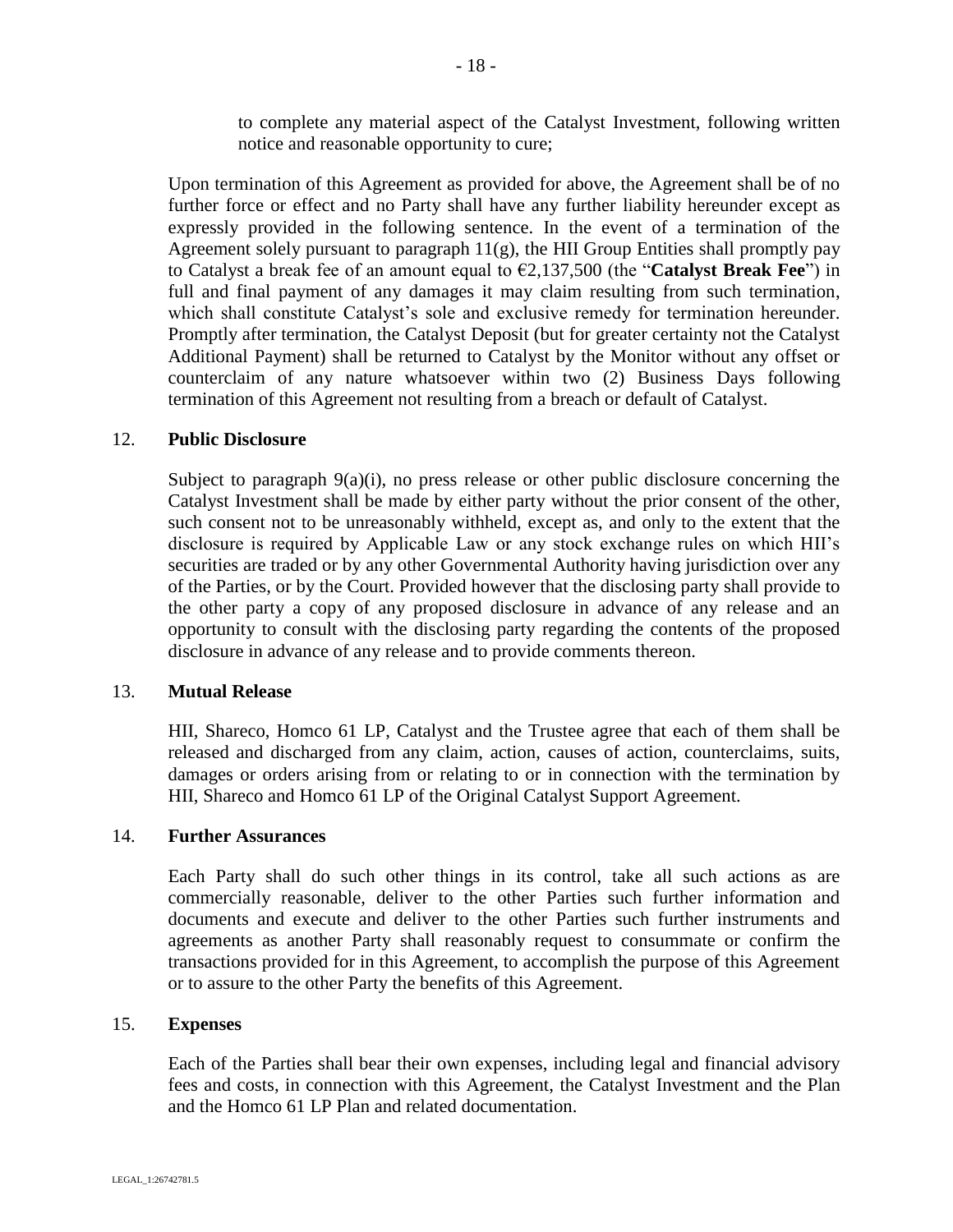#### 16. **Schedules**

The following Schedules attached to this Agreement shall, for all purposes of this Agreement, form an integral part of it:

Schedule "A" HII/Shareco Plan

Schedule "B" Homco 61 Plan

Schedule "C" HII/Shareco Meeting Order

Schedule "D" Homco 61 Meeting Order

Schedule "E" Newco Articles

#### 17. **Miscellaneous Provisions**

- (a) This Agreement shall be governed by and interpreted in accordance with the laws of Quebec and any federal laws of Canada applicable therein.
- (b) The Parties acknowledge that they have required that this Agreement and all related documents be prepared in English. *Les Parties reconnaissent avoir exigé que la présente convention et tous les documents connexes soient rédigés en anglais.*
- (c) Once approved by the Court, this Agreement and the Schedules thereto shall constitute the entire agreement and supersede all prior agreements and understandings both oral and written, among the Parties with respect to the subject matter herein, including the Catalyst Final Offer and the Catalyst Term Sheet and the Original Catalyst Support Agreement.
- (d) Any date, time or period referred to in this Agreement shall be of the essence, except to the extent to which the Parties agree in writing to vary any date, time or period, in which event the varied date, time or period shall be of the essence.
- (e) All notices and communications which may be or are required to be given pursuant to any terms of this Agreement shall be given or made in writing and shall be deemed to be validly given if served personally or by facsimile transmission, in each case addressed to the particular Party as follows:

If to HII, Shareco or Homco 61 LP:

Homburg Invest Inc. 32 Akerley Boulevard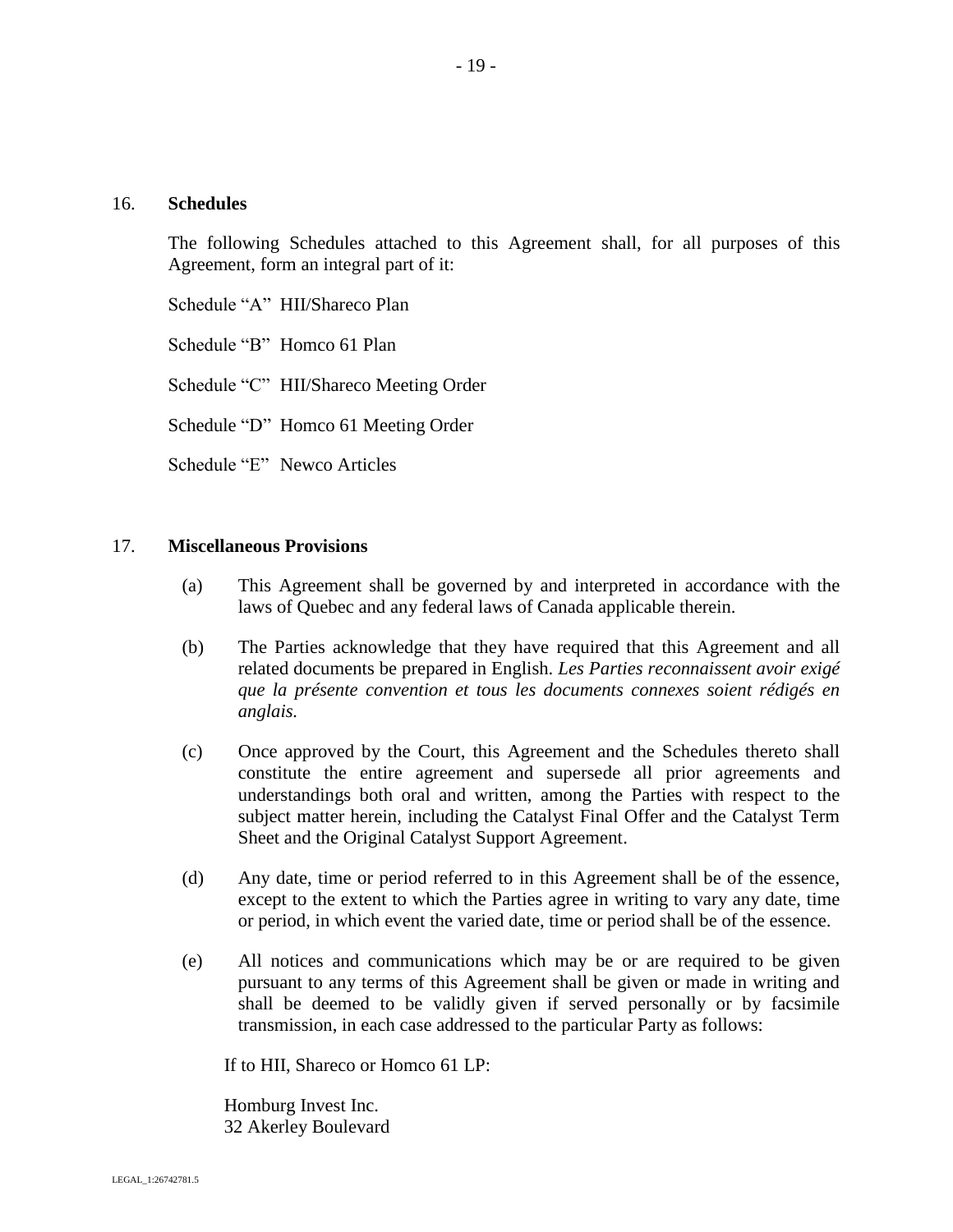Dartmouth, Nova Scotia B3B 1N1

Attention: Mr. Jan Schöningh, President and CEO Fax: (902) 469-6776 Email: jschoningh@hinvest.ca

With a required copy by email or fax to:

Osler Hoskin & Harcourt LLP 1000 De La Gauchetière Street West, Suite 2100, Montreal, Quebec H3B 4W5

Attention: Mr. Vitale Santoro/Ms Sandra Abitan Fax: (514) 904-8101 Email: vsantoro@osler.com/sabitan@osler.com

With a required copy to the Monitor:

Samson Bélair/Deloitte & Touche Inc. 1 Place Ville Marie Suite 3000 Montréal, Quebec H3B 4T9

Attention: Mr. Pierre Laporte Fax: (514) 390-4103 Email: pilaporte@deloitte.ca

With a required copy by email or fax to:

McCarthy Tétrault 1000 De La Gauchetière Street West, Suite 2500 Montréal, Quebec H3B 0A2

Attention: Mr. Mason Poplaw Fax: (514) 875-6246 Email: mpoplaw@mccarthy.ca

If to Catalyst, to:

The Catalyst Capital Group Inc. 77 King Street West Royal Trust Tower TD Bank Centre Suite 4320 PO Box 212 Toronto, ON M5K 1J3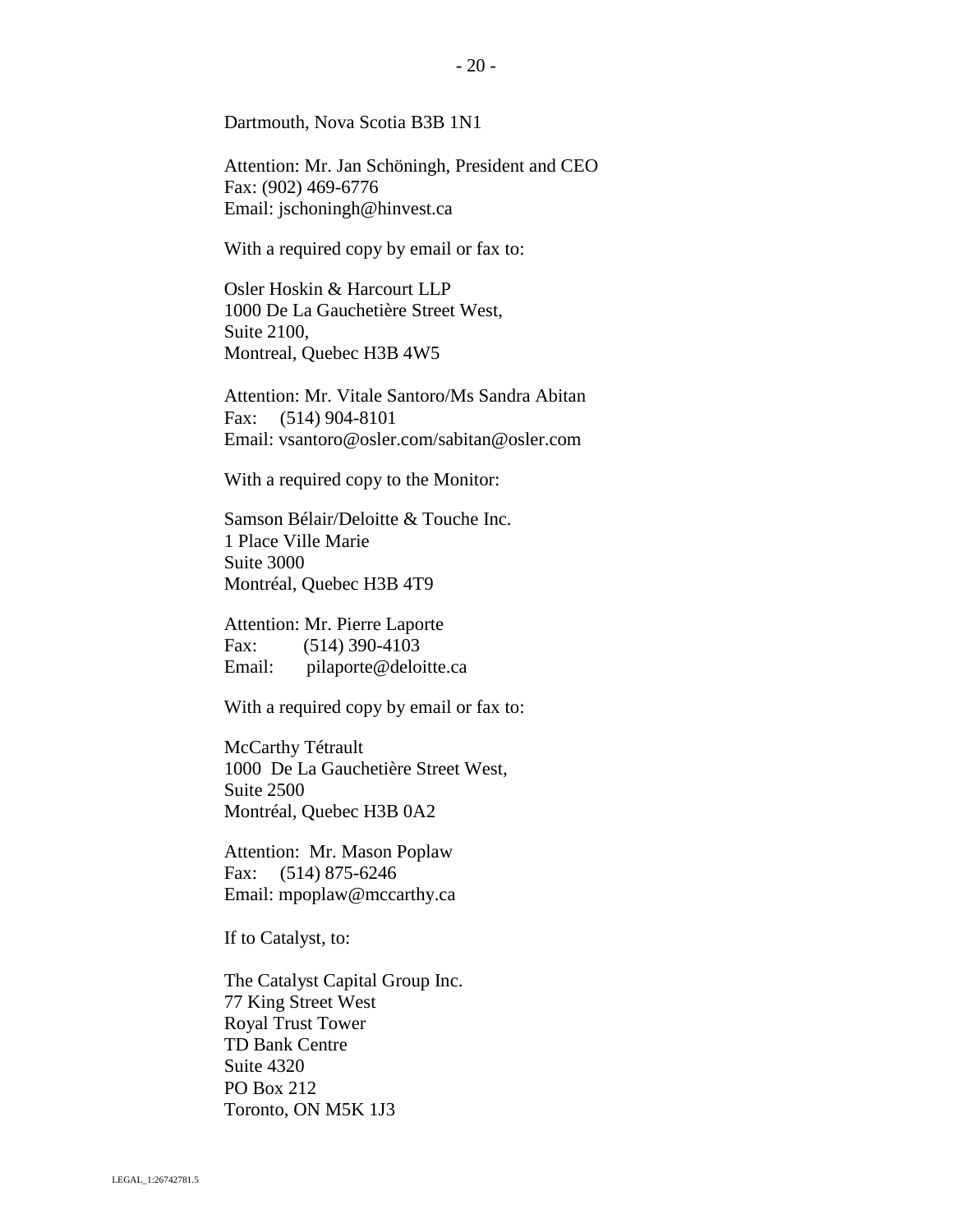Attention: Mr. Gabriel De Alba Fax:  $(416)$  945-3060 Email: gdealba@catcapital.com

With a required copy to:

McMillan LLP 1000 Sherbrooke Street West **Suite 2700** Montreal, Quebec H3A 3G4 Toronto ON M5J 2T3

Attention: Mr. Max Mendelsohn Fax: (514) 987-1213 Email: max.mendelsohn@mcmillan.ca

Any such communication shall be deemed to have been validly and effectively given (i) if personally delivered or if delivered by courier, on the date of such delivery if such date is a Business Day and such delivery was made prior to 4:00 p.m. (Montreal time) and otherwise on the next Business Day, or (ii) if transmitted by facsimile or electronic mail on the Business Day following the date of transmission. Any party may change its address for service from time to time on notice given in accordance with the foregoing and any subsequent notice shall be sent to such party at its changed address.

This Agreement may be executed in any number of counterparts and the  $(f)$ counterparts may be executed and delivered by electronic means. All such counterparts taken together shall be deemed to constitute one and the same instrument.

This Agreement has been agreed and accepted as of this 26th day of April, 2013.

| By:               | Name:<br>Title  | ı.<br><b>HSNWDGH</b><br>FO<br>Р∧Ө<br>α |  |
|-------------------|-----------------|----------------------------------------|--|
| By:               |                 |                                        |  |
|                   | Name:<br>Title: | $\ell$<br>CFO                          |  |
| By:               |                 |                                        |  |
| SCHONNGH<br>ISENT | Name:<br>Title: | FMiles<br>P+CFO                        |  |

Homburg Invest Inc.

 $\lambda$ 

 $\prime$ 

Homburg Shareco Inc.

By:  $\frac{1}{\frac{Name}{Title}}\sqrt{\frac{3\pi}{\frac{3\pi}{5}}}$ 

FEGAL 1/26712781.5 E SI DRO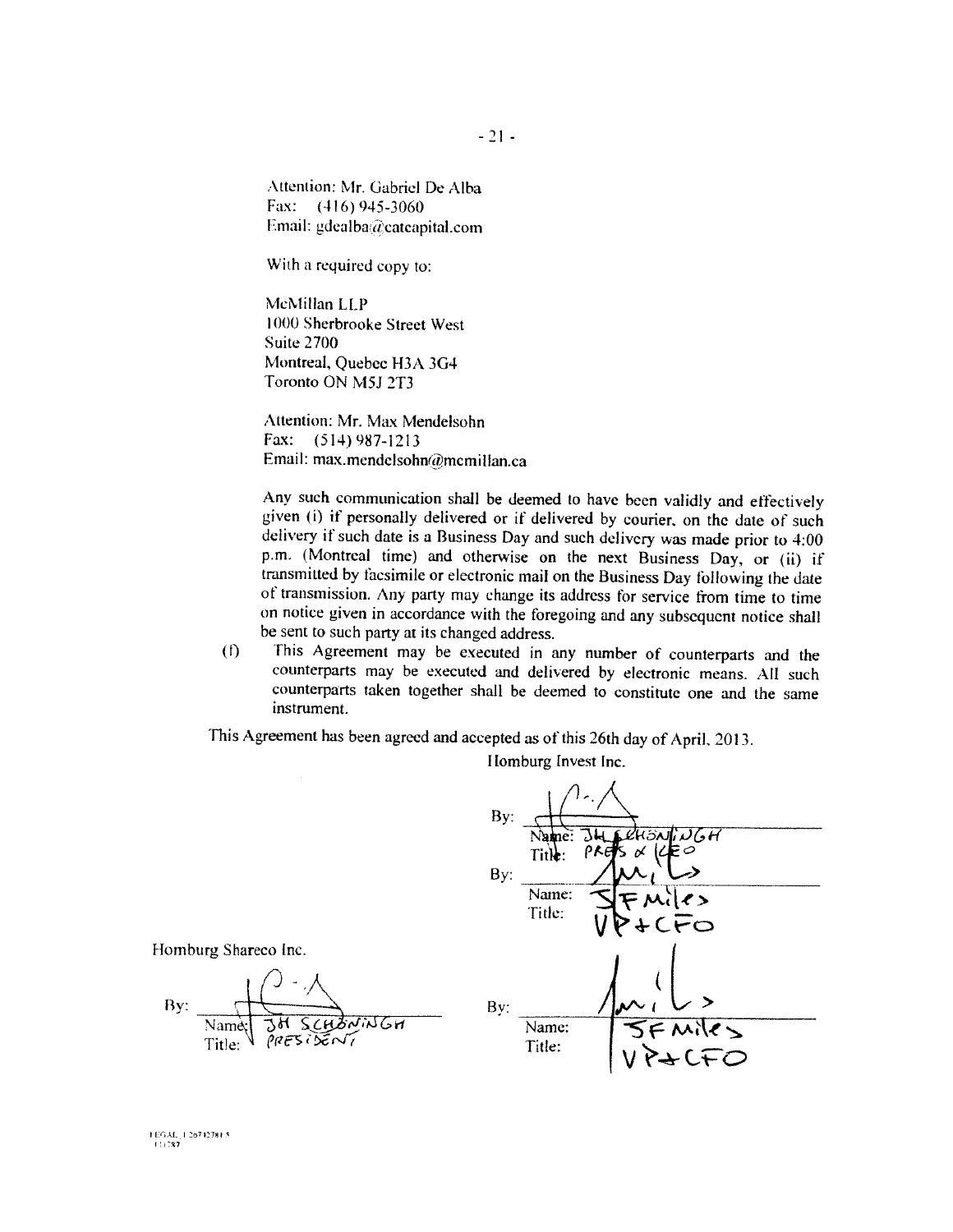Homco Realty Fund (61) Limited Partnership by its general partner HII (61) GP Inc.

| By: |                       |
|-----|-----------------------|
|     | りらんいしんれ<br>Nai        |
| By: | Title                 |
|     | しゃっ<br>Name:          |
|     | Title:<br>$P + C = O$ |

The Catalyst Capital Group Inc., on behalf of Catalyst Fund Limited Partnership III and Catalyst Fund Limited Partnership IV By:

Name: Title:

By: Name:

Title:

The undersigned hereby intervenes to this Agreement as of this 26th day of April, 2013 solely for the purpose of accepting the benefit of the stipulations made in its favour in paragraphs  $6(a)$ , 10 and 13.

**Stichting Homburg Bonds** 

By:

Name: Title: